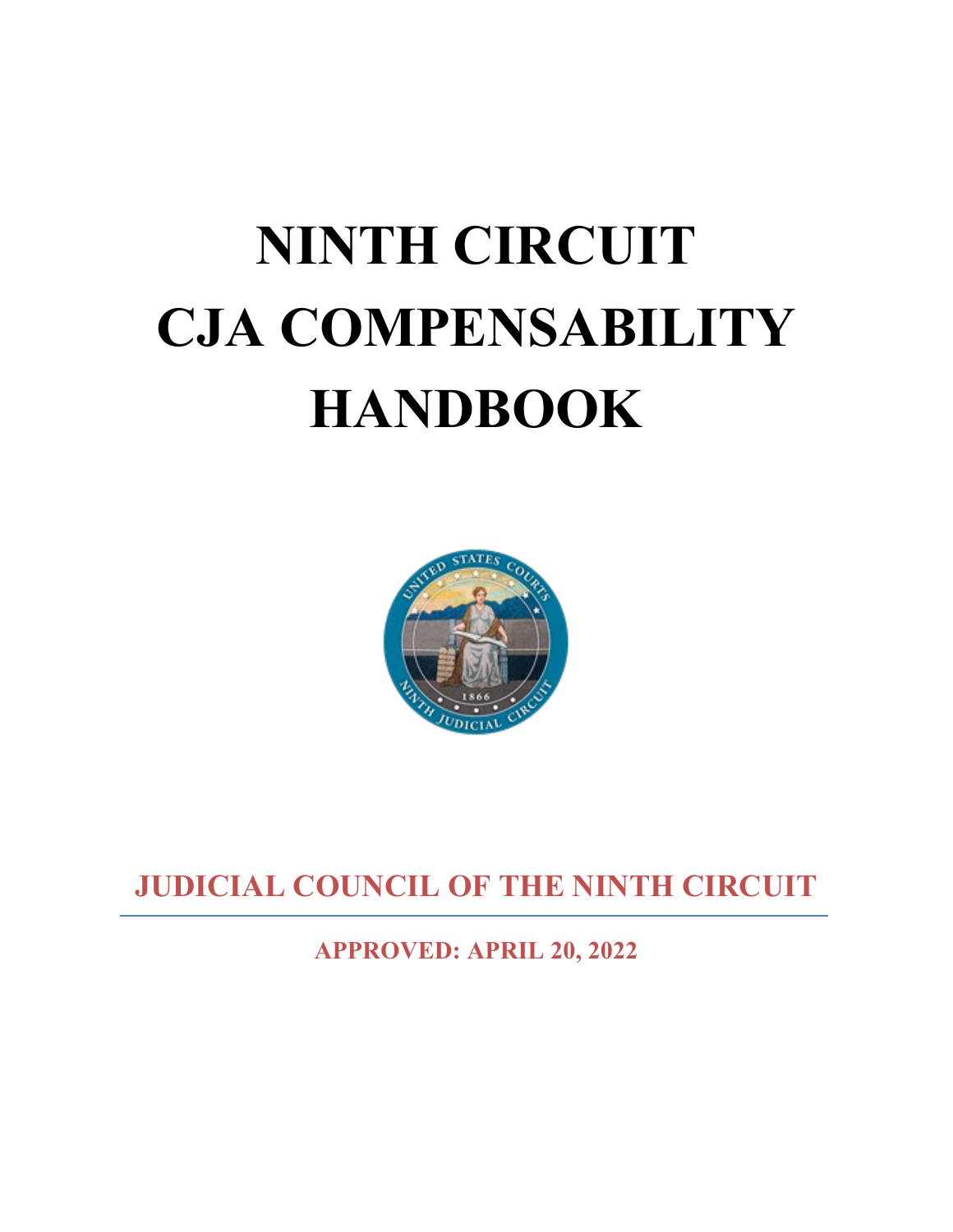# **TABLE OF CONTENTS**

| $\mathbf{I}$ . |  |
|----------------|--|
| П.             |  |
| III.           |  |
| IV.            |  |
| V.             |  |
| VI.            |  |
| VII.           |  |
| VIII.          |  |
| IX.            |  |
| $X_{\cdot}$    |  |
| XI.            |  |
| XII.           |  |
|                |  |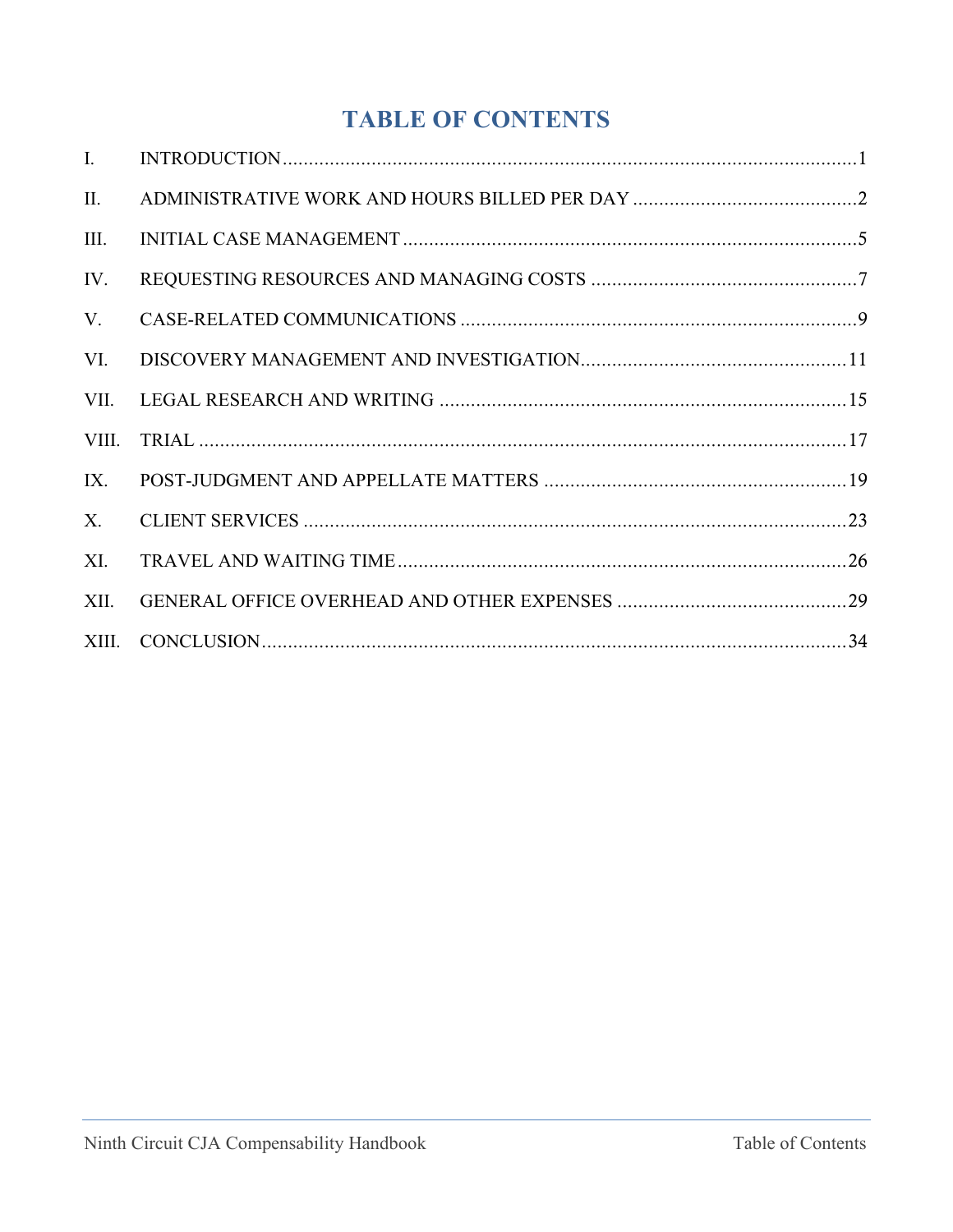#### <span id="page-2-0"></span>**I. INTRODUCTION**

The [Criminal Justice Act \(CJA\)](https://www.law.cornell.edu/uscode/text/18/3006A) provides eligible individuals with the assistance of defense counsel and other reasonably necessary services at every stage of a federal criminal proceeding. Private attorneys appointed under the CJA are expected to provide high-quality representation and to be skilled in the numerous aspects of a federal criminal defense practice. In exchange for this critical service, CJA-appointed attorneys are entitled to payment for all reasonable and necessary time expended in connection with the representation.

In its 2017 [report,](https://cjastudy.fd.org/sites/default/files/public-resources/Ad%20Hoc%20Report%20June%202018.hyperlinked.pdf) the Ad Hoc Committee to Review the Criminal Justice Act (Cardone Committee) recognized that, in some districts and circuits, classes of otherwise compensable work are excluded from payment, resulting in substantial voucher reductions. To address this issue, the Cardone Committee recommended that comprehensive guidance be provided as to what constitutes a compensable CJA service. Although Volume 7 of the Guide to Judiciary Policy [\(CJA Guidelines\)](https://www.uscourts.gov/rules-policies/judiciary-policies/criminal-justice-act-cja-guidelines?doc=/uscourts/FederalCourts/AppointmentOfCounsel/vol7/Vol_07.pdf), the [Ninth Circuit's CJA Policies and](https://cdn.ca9.uscourts.gov/datastore/cja/Circuit%20CJA%20Policies.pdf)  [Procedures,](https://cdn.ca9.uscourts.gov/datastore/cja/Circuit%20CJA%20Policies.pdf) and district-specific policies are useful resources, numerous gray areas have given rise to inconsistent conclusions regarding the compensability of certain tasks.

This Ninth Circuit CJA Compensability Handbook was created to provide additional guidance and detailed examples on what is presumptively compensable within the Ninth Circuit throughout the many stages of CJA representation. It is offered to assist both panel attorneys and approving authorities in understanding and applying the CJA and the CJA Guidelines and to provide a framework for analyzing challenging compensability questions within the broad outlines set forth by the CJA statute and the Judicial Conference of the United States in the CJA Guidelines.

While this handbook covers many common situations, unusual circumstances arise, and counsel are advised to articulate the representational purpose when including such expenses or activities on their vouchers. Above all, counsel are encouraged to remain in regular contact with CJA staff and to notify them when difficult situations arise and **before** significant expenditures of time or out-of-pocket expenses are incurred.

Because not every task undertaken in furtherance of a client's representation or other interests is compensable under the CJA, counsel should strive to provide sufficient information in their billing to demonstrate both reasonableness and compensability. To that end, CJA counsel are encouraged to review the Ninth Circuit CJA Unit's billing tip sheets at [www.ca9.uscourts.gov/cja.](https://www.ca9.uscourts.gov/attorneys/cja-resources/) The [National CJA Voucher Reference Tool](https://cjaresources.fd.org/cjaort/index.html) is another useful resource.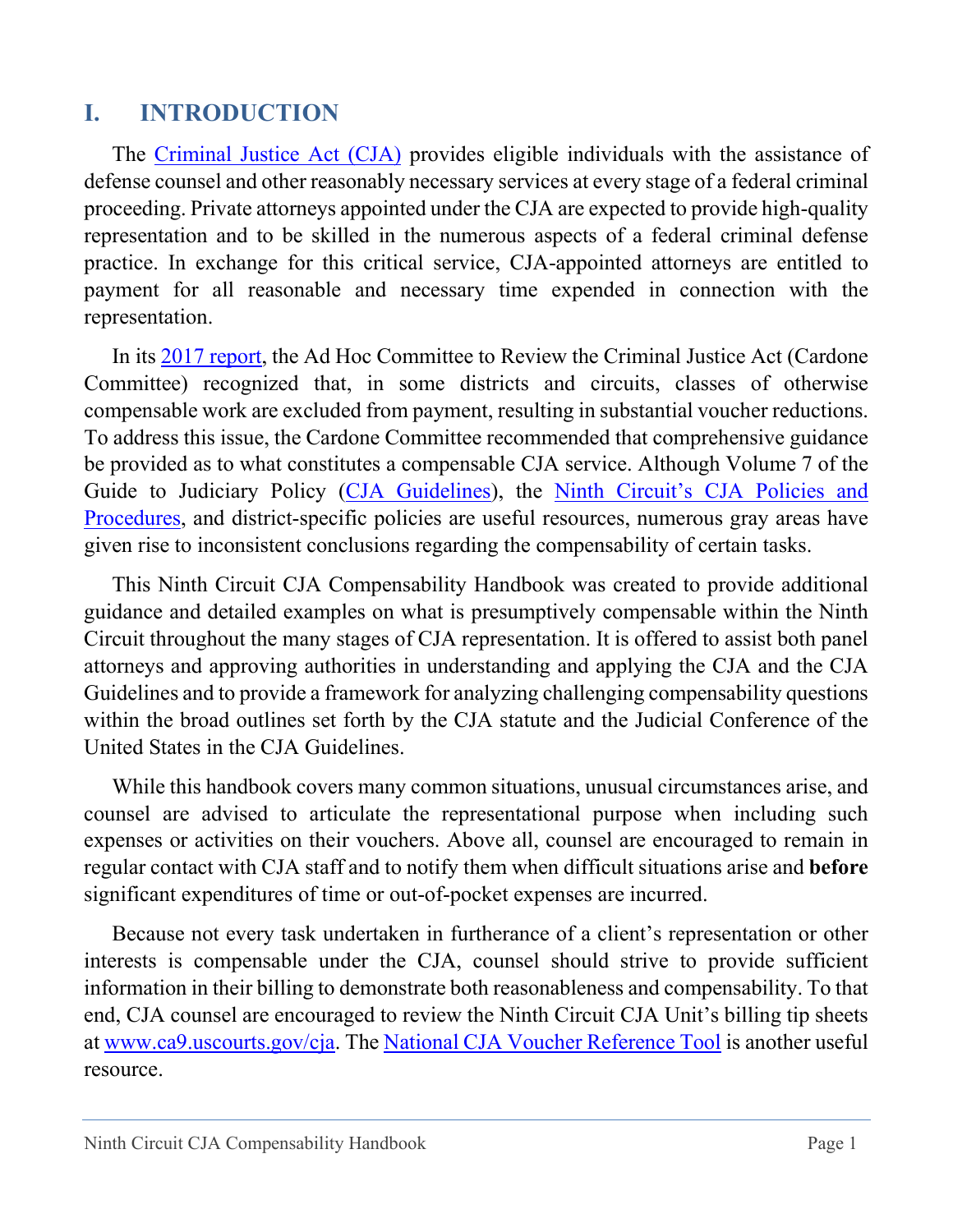<span id="page-3-1"></span>In addition, before working on any matter that is ancillary to a criminal representation (e.g., a corollary state court prosecution or civil proceeding), counsel should seek advance authorization from the presiding judge or delegee to ensure such work may be compensated under CJA Guideline [§ 210.20.30](https://www.uscourts.gov/rules-policies/judiciary-policies/cja-guidelines/chapter-2-ss-210-representation-under-cja#a210_20_30) (Ancillary Matters).

## <span id="page-3-0"></span>**II. ADMINISTRATIVE WORK AND HOURS BILLED PER DAY**

Under CJA Guideline[s § 230.66.10](https://www.uscourts.gov/rules-policies/judiciary-policies/cja-guidelines/chapter-2-ss-230-compensation-and-expenses#a230_66) and § [320.80.10,](https://www.uscourts.gov/rules-policies/judiciary-policies/cja-guidelines/chapter-3-ss-320-authorization-investigative-expert#a320_80) the authorized hourly rate for panel attorneys and service providers is intended to include compensation for general office expenses, including clerical assistance. Consequently, not all administrative tasks that must be carried out are separately compensable. However, unusual or extraordinary expenses of these types may rise to the level of "other services necessary for an adequate defense" under 18 U.S.C.  $\frac{1}{2}$  3006A(e), especially if the circumstances from which the need arises would normally result in an additional charge to a fee-paying client. CJA Guideline § [320.70.30.](https://www.uscourts.gov/rules-policies/judiciary-policies/cja-guidelines/chapter-3-ss-320-authorization-investigative-expert#a320_70)

In assessing if administrative work is separately compensable, counsel should consider whether the task is purely clerical or rote. If so, then the administrative task likely is not separately compensable unless it was extraordinary in terms of volume, difficulty, time, or other factors which substantially exceeded that of ordinary administrative overhead.

Work requiring legal knowledge, professional judgment, or decisions on representational strategy (including tasks undertaken by non-attorney service providers) is presumptively compensable. Examples of compensable administrative tasks include organizing case materials (which ordinarily requires thinking through the elements of the offense or other relevant factors) and preparing documents for a hearing or trial.

Examples of administrative tasks that are generally non-compensable, whether undertaken by an attorney or service provider, include: (1) viewing, accessing, downloading, opening, renaming, saving, printing, or forwarding electronic files (including notices of electronic filing in CM/ECF) versus reviewing a document's substantive content (which is compensable); (2) entering calls, meetings, due dates, or court appearances in a calendar; (3) rote or routine scheduling-related communications, including with the court; (4) leaving non-substantive voicemail messages; (5) filing or lodging electronic documents in CM/ECF, unless the filing is particularly voluminous or atypical such that filing takes an unusual or extraordinary amount of time; (6) creating payment vouchers in eVoucher and entering or justifying billed time and expenses; (7) emailing courtesy copies or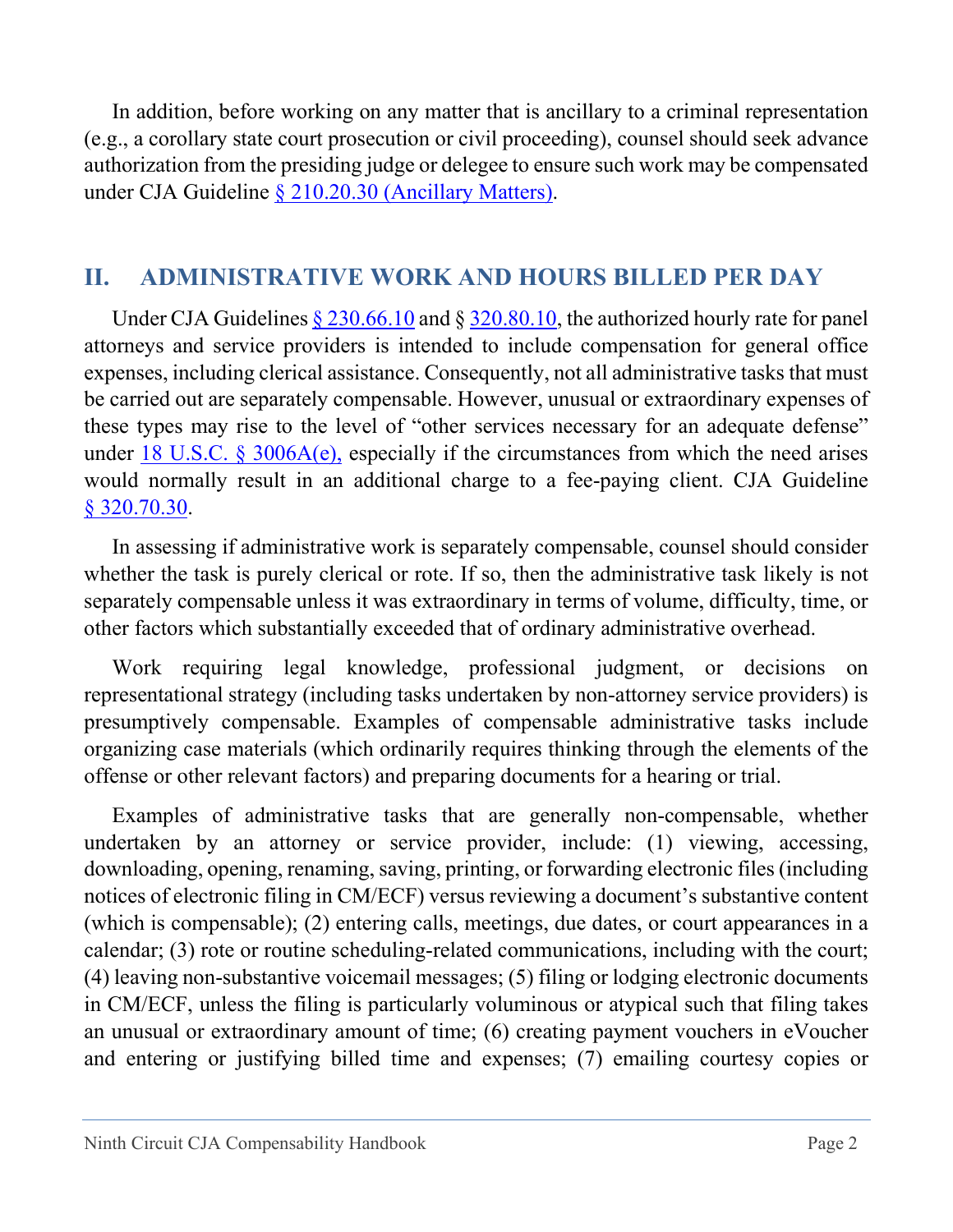proposed orders; (8) copying, scanning, or printing; (9) office filing; and (10) preparing documents for mailing.

Whenever appropriate and without compromising work quality, services should be performed by the least expensive, competent service provider capable of performing the compensable task. However, counsel must be careful not to delegate non-compensable administrative tasks to service providers such as contract paralegals, who may not be reimbursed from the CJA for time spent on such tasks.

| <b>MINUTES</b> | <b>TENTHS</b> |
|----------------|---------------|
| $1 - 6$        | 0.1           |
| $7 - 12$       | 0.2           |
| $13 - 18$      | 0.3           |
| $19 - 24$      | 0.4           |
| $25 - 30$      | 0.5           |
| $31 - 36$      | 0.6           |
| $37 - 42$      | 0.7           |
| $43 - 48$      | 0.8           |
| $49 - 54$      | 0.9           |
| $55 - 60$      | 1.0           |

Both counsel and providers must bill in tenth-hour increments. This means rounding off the amount of time spent working to the nearest tenth of an hour (6 minutes).

Discrete tasks should be billed separately except that those tasks taking less than 0.1 hours each should be aggregated into one block of time to ensure that billable time **does not exceed actual hours worked**. For example, if you spend 3 minutes on a client call in the morning and then have another 3-minute client call in the afternoon, you may not bill more than 0.1 hours total. Other common tasks that should be aggregated in a single day include reading ECF documents and sending or reviewing emails. Billing to the correct voucher category also is necessary and will reduce delays in voucher processing. The Ninth Circuit CJA Unit's [CJA-20 Billing Tips](https://circ9-datastore.s3.us-west-1.amazonaws.com/datastore/cja/CJA_Billing_Tips.pdf) provides guidance on the types of tasks billable to each category.

Unless in trial or finalizing an appellate brief or habeas petition, 10 or more hours billed in a single day by an attorney or service provider across all cases is unusual, and the necessity for such time should be explained in the voucher (e.g., trial preparation, impending deadline, etc.). Otherwise, the voucher may be returned for additional information. Attorneys should have access in eVoucher to an Attorney Time report (under the Reports tab) that can assist in comparing billed time across cases.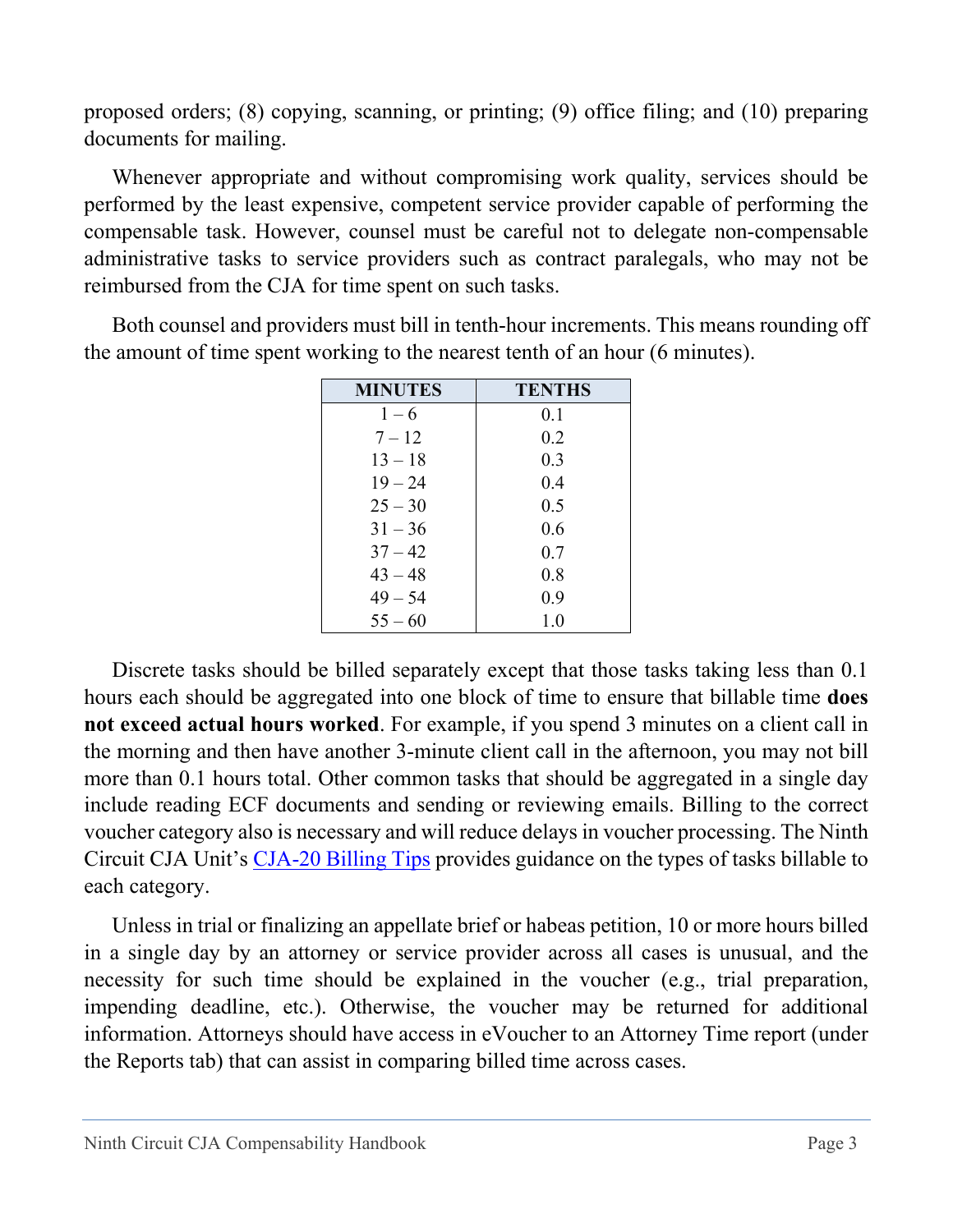| <b>II. ADMINISTRATIVE WORK AND HOURS BILLED PER DAY</b>                                                                                                                                                                                                                                                                                                                                                                                                                                                                                                                                                                                                                                                                                                                                                  | <b>COMPENSABLE?</b> |
|----------------------------------------------------------------------------------------------------------------------------------------------------------------------------------------------------------------------------------------------------------------------------------------------------------------------------------------------------------------------------------------------------------------------------------------------------------------------------------------------------------------------------------------------------------------------------------------------------------------------------------------------------------------------------------------------------------------------------------------------------------------------------------------------------------|---------------------|
| Filing or lodging electronic documents in CM/ECF<br>Electronic filing by itself, which typically takes only a minute or two, is<br>a non-compensable administrative task. In contrast, finalizing a<br>document in preparation for filing (e.g., conducting final proofread or<br>creating exhibits) is compensable.<br>*If documents are particularly voluminous or atypical such that counsel<br>or a service provider must expend an unusual or extraordinary amount of<br>time to file in CM/ECF, such efforts may rise to the level of "other<br>services necessary for an adequate defense" under 18 U.S.C. § 3006A(e),<br>as provided in CJA Guideline $\S$ 320.70.30. Counsel's billing entry<br>should provide sufficient detail to alert reviewers that the filing was not<br>routine or rote. | NO*                 |
| Managing notices of electronic filing (NEF)<br>Accessing, downloading, opening, renaming, saving, printing, or<br>forwarding an NEF is not compensable, whereas reviewing substantive<br>content or undertaking substantive work in response to a filing is<br>compensable. Because reviewing a single NEF typically takes less than<br>0.1 hours, reviewing multiple NEFs in a day should be aggregated into<br>one block of time to reflect actual time spent.<br>NOTE: Counsel are expected to exercise professional judgment in<br>billing time for reviewing NEFs that require no substantive response,<br>especially in multi-defendant cases where notices or filed documents<br>may be irrelevant to counsel's specific client.                                                                  | N <sub>O</sub>      |
| Calendaring due dates, hearings, etc.<br>Adding hearing dates or due dates to a calendar.                                                                                                                                                                                                                                                                                                                                                                                                                                                                                                                                                                                                                                                                                                                | N <sub>O</sub>      |
| <b>Calculating due dates or filing deadlines</b><br>Determining due date, limitations period, or other deadline based on<br>court rule or statute.                                                                                                                                                                                                                                                                                                                                                                                                                                                                                                                                                                                                                                                       | <b>YES</b>          |
| Photocopying, printing, and scanning<br>While time spent reviewing, selecting, culling, or preparing documents<br>to be copied, printed, or scanned is compensable representational work,<br>time spent at a copy machine, waiting for printouts, or traveling to and<br>waiting at a copy shop are non-compensable administrative tasks. See<br>Section XI for more guidance.<br>Counsel should make informed judgments about what needs to be<br>printed and be mindful that proficiency with digital files is beneficial to<br>both counsel's practice and client representation. See Section VI for<br>guidance on managing discovery.                                                                                                                                                               | N <sub>O</sub>      |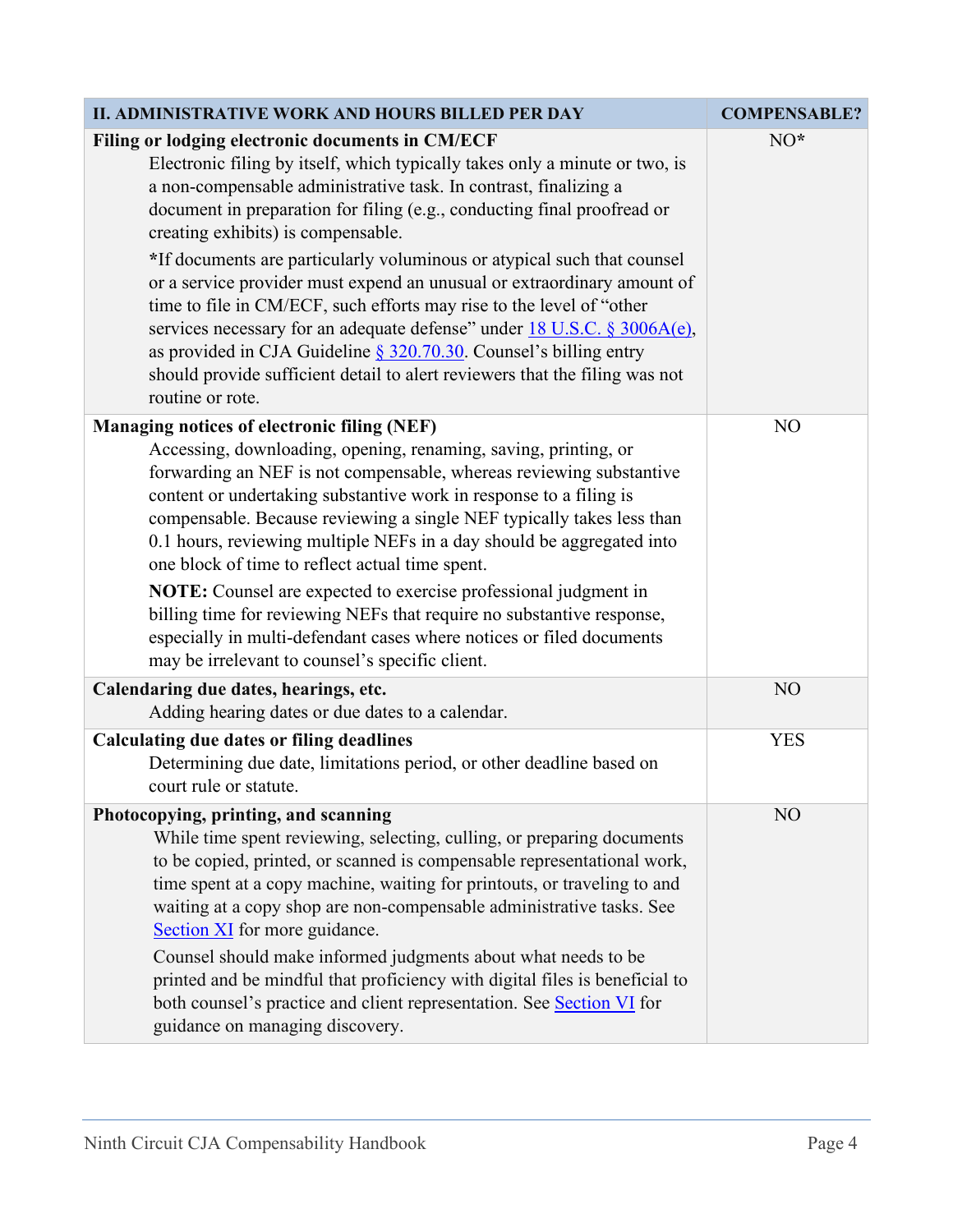| II. ADMINISTRATIVE WORK AND HOURS BILLED PER DAY                                                                                                      | <b>COMPENSABLE?</b> |
|-------------------------------------------------------------------------------------------------------------------------------------------------------|---------------------|
| <b>Preparing mailings</b>                                                                                                                             | NO <sub>1</sub>     |
| Preparing envelopes, affixing postage, looking up addresses, arranging<br>for mail pick up or drop off, or traveling to and waiting at a post office. |                     |
| Transferring a case to successor counsel                                                                                                              | <b>YES</b>          |
| Including travel time if counsel's file cannot be sent electronically or                                                                              |                     |
| delivered at a time both attorneys will be in the courthouse. Reasonable                                                                              |                     |
| time spent briefing successor counsel on case history and issues is                                                                                   |                     |
| substantive and therefore compensable.                                                                                                                |                     |
| More than 10 hours of billable time in one day                                                                                                        | YES*                |
| *Because billing more than 10 hours in a day across all CJA                                                                                           |                     |
| representations may appear excessive if not in trial, counsel should                                                                                  |                     |
| provide an explanation in the voucher entry to facilitate reasonableness                                                                              |                     |
| review.                                                                                                                                               |                     |

## <span id="page-6-0"></span>**III. INITIAL CASE MANAGEMENT**

Counsel's initial case management responsibilities typically include, among other things, assessing charges against a client, checking for conflicts, calculating sentencing exposure, meeting with the client, obtaining discovery, and preparing for a detention hearing. Numerous administrative tasks are also often necessary at the outset of a case; however, as noted above, not all such tasks are separately compensable (regardless of who undertakes the task).

Examples of compensable administrative tasks include organizing case materials (which ordinarily requires thinking through the elements of the offense or other relevant factors) and preparing documents for a detention hearing. Examples of non-compensable administrative tasks at the start of a representation include conducting routine conflict checks, creating a standard physical or electronic case file, calendaring due dates, and making physical space in an office to manage case materials.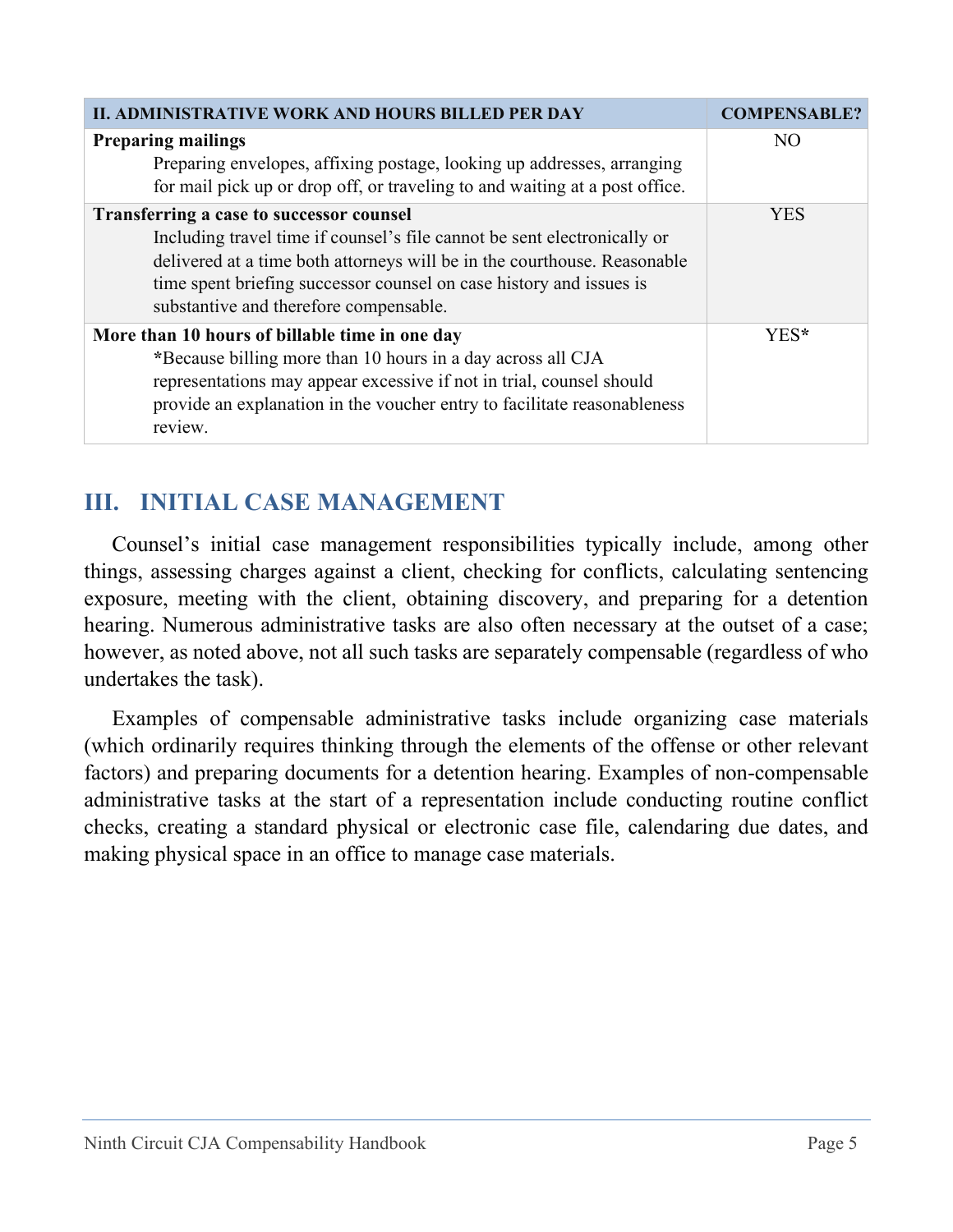| <b>III. INITIAL CASE MANAGEMENT</b>                                                                                                                                                                                                                                                                                                                                                                                                                                                                                                                                                                                      | <b>COMPENSABLE?</b> |
|--------------------------------------------------------------------------------------------------------------------------------------------------------------------------------------------------------------------------------------------------------------------------------------------------------------------------------------------------------------------------------------------------------------------------------------------------------------------------------------------------------------------------------------------------------------------------------------------------------------------------|---------------------|
| Preliminary case assessment<br>Reviewing charges, taking case notes, and reviewing electronic<br>discovery to set up infrastructure for discovery organization.                                                                                                                                                                                                                                                                                                                                                                                                                                                          | <b>YES</b>          |
| Preparing and labeling paper case folders or binders and general office<br>filing<br>Printing documents or creating labels to set up a paper case folder or<br>binder and filing paper documents are non-compensable administrative<br>tasks.<br>*For unusual or extraordinary projects requiring paper folders or binders<br>(e.g., voluminous witness files or trial exhibits), counsel should consider<br>seeking prior authorization, especially if printing and/or binder costs are<br>likely to exceed \$500, or provide a detailed billing explanation. See<br>Section XII for guidance on reimbursable expenses. | NO*                 |
| Making physical space at office for case files<br>Arranging files or office furniture to make space for voluminous<br>discovery binders or boxes of records.                                                                                                                                                                                                                                                                                                                                                                                                                                                             | NO                  |
| Conducting initial routine conflict check<br>An initial routine conflict check prior to accepting a CJA appointment is<br>a non-compensable administrative task.<br>*After appointment, if additional investigation or research is required to<br>confirm that no conflict exists or to address potential conflicts, that time<br>may be compensable. The services of an ethics attorney consultant will<br>likely not be authorized absent a showing of reasonable necessity to the<br>defendant's representation as opposed to counsel's interest in staying on<br>the case.                                           | $NO^*$              |
| <b>Communicating with prior counsel</b><br>For example, checking with prior counsel to avoid duplicate motion<br>work or discovery organization or to obtain copies of trial exhibits or<br>sealed filings for use on appeal.                                                                                                                                                                                                                                                                                                                                                                                            | <b>YES</b>          |
| Performing work prior to formal appointment<br>Counsel should obtain a nunc pro tunc appointment at the initial<br>appearance or through their CJA administrator to enable entry in<br>eVoucher of billable time incurred prior to entry of the appointment<br>order.                                                                                                                                                                                                                                                                                                                                                    | <b>YES</b>          |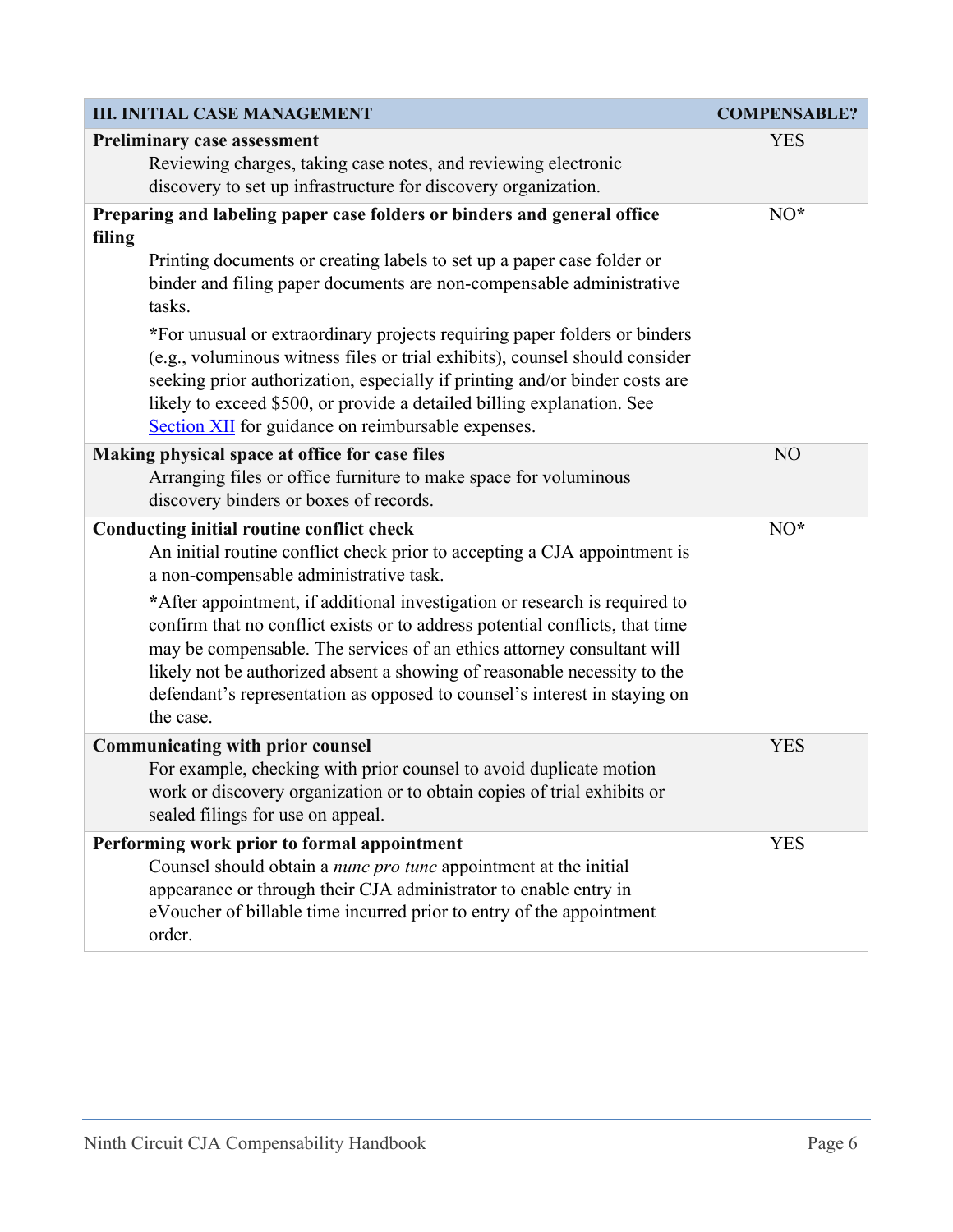#### <span id="page-8-0"></span>**IV. REQUESTING RESOURCES AND MANAGING COSTS**

Obtaining adequate resources for a case is a critical component of effective representation. Because the procurement and management of service providers are compensable tasks, counsel may bill time for researching, interviewing, and negotiating with experts. This includes time reasonably spent consulting with panel attorney colleagues, a defender office, or CJA staff to identify potential providers, drafting the justification for resources, and completing any district-required forms via the AUTH procedure in eVoucher. However, time spent learning how to request funding (e.g., reviewing a billing guide or communicating with CJA staff regarding logistics) is not separately compensable.

As set forth in CJA Guideline § [310.20.30,](https://www.uscourts.gov/rules-policies/judiciary-policies/cja-guidelines/chapter-3-ss-310-general#a310_20) counsel may obtain expert, investigative, and other services without prior authorization for up to \$900 for the entire representation (not per provider) unless a standing authorization for common service provider types (up to the per-provider statutory maximum without circuit approval) is afforded by local policy. Such services will still be reviewed for reasonableness.

For service provider fees in excess of the applicable statutory maximums set forth in CJA Guidelines § [310.20.10](https://www.uscourts.gov/rules-policies/judiciary-policies/cja-guidelines/chapter-3-ss-310-general#a310_20) and [§ 660.20.20,](https://www.uscourts.gov/rules-policies/judiciary-policies/cja-guidelines/chapter-6-ss-660-authorization-and-payment#a660_20) prior authorization of the chief circuit judge or delegee is required. In the rare instance where preauthorization is not feasible, counsel must include with the authorization request or payment voucher an explanation of why procurement of necessary services could not have awaited prior authorization.

Time spent reviewing a provider's invoice or CJA-21/31 payment voucher to certify that the services were rendered is compensable, but the administrative tasks of creating, submitting, or checking the status of a voucher are not.

Preparing and submitting an attorney's own CJA-20/30 payment voucher is noncompensable administrative work. Where attorney fees in a non-capital case exceed the statutory maximum under CJA Guideline  $\S$  230.23.20, time spent justifying excess fees already expended (e.g., completing a required justification form) also is not compensable because it is an administrative task and not representational work. However, in those courts where counsel must seek *prior* authorization before exceeding the statutory maximum, reasonable time spent estimating counsel's anticipated fees (in essence budgeting) and preparing any required forms in support of the excess request are compensable tasks because counsel must think through the case and plan the representation. Similarly, because preparation of a case budget requires planning, projecting, and strategizing, reasonable time spent preparing a budget and conferring with a Circuit CJA Budgeting Attorney or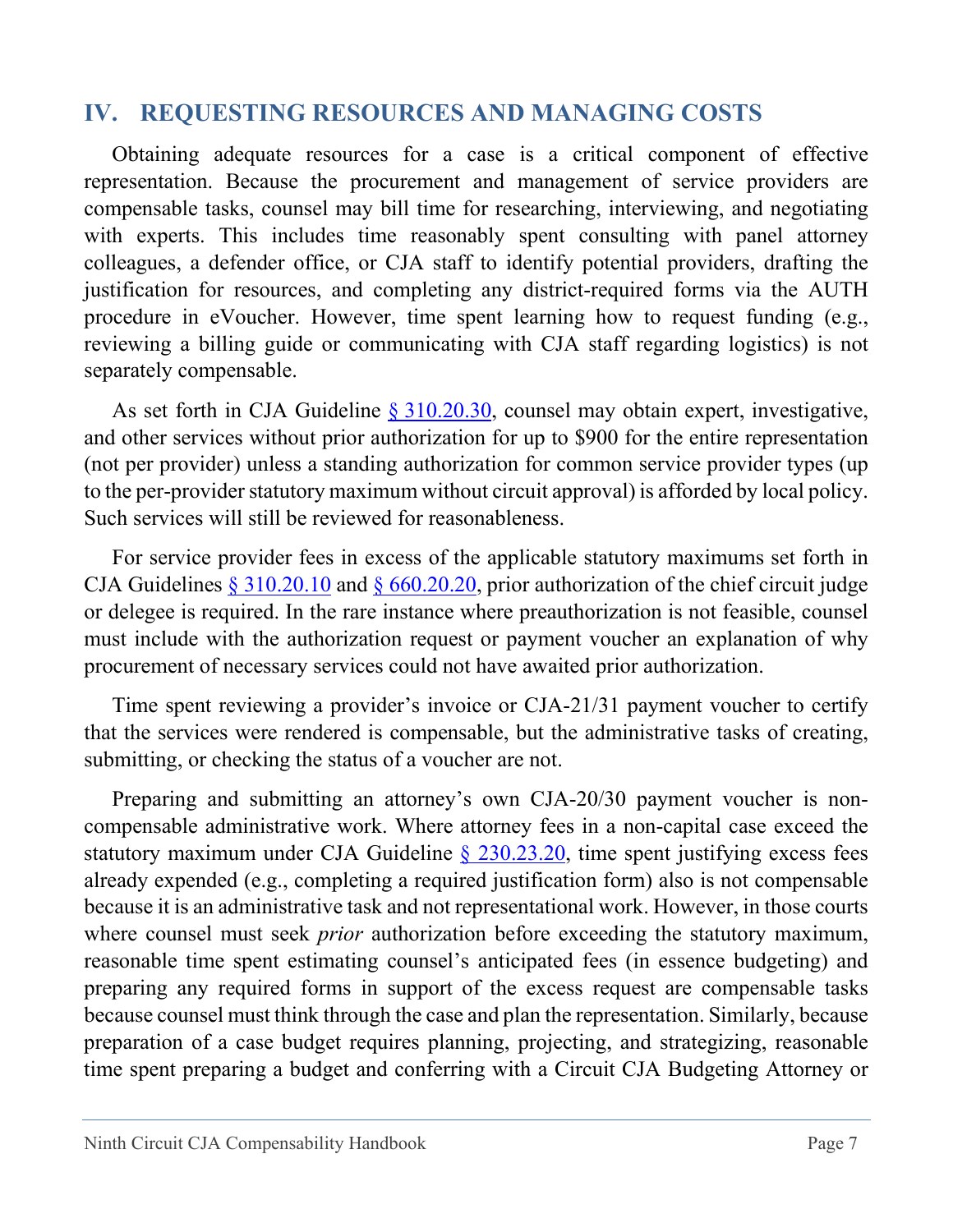local CJA supervisory attorney on substantive budget issues also is compensable.

To manage costs, counsel should routinely run a [Defendant Detail Budget Report](https://circ9-datastore.s3.us-west-1.amazonaws.com/datastore/cja/How%20to%20View%20DDBR.pdf) [\(DDBR\)](https://circ9-datastore.s3.us-west-1.amazonaws.com/datastore/cja/How%20to%20View%20DDBR.pdf) in eVoucher to ensure the defense team stays within authorized funding levels and assess whether additional funding is needed **prior** to exceeding authorized limits. Note: the DDBR report can only show what has been entered into eVoucher. Counsel and service providers should enter services in a timely manner to make this report as useful as possible.

| IV. REQUESTING RESOURCES AND MANAGING COSTS                                                                                                                                                                                                                                                                                                                                                                                                                                                              | <b>COMPENSABLE?</b> |
|----------------------------------------------------------------------------------------------------------------------------------------------------------------------------------------------------------------------------------------------------------------------------------------------------------------------------------------------------------------------------------------------------------------------------------------------------------------------------------------------------------|---------------------|
| Researching, negotiating, and interviewing service providers<br>Counsel should reach out to CJA panel attorney colleagues, the federal<br>defender, CJA Resource Counsel, Circuit Case Budgeting Attorney, or<br>CJA Supervising Attorney if having difficulty locating a service<br>provider. Time spent consulting with such individuals to identify<br>potential providers is compensable, although consulting about hourly<br>rates or the procedural mechanics of how to obtain funding is not.     | <b>YES</b>          |
| Creating AUTH for service provider, including nunc pro tunc or<br>supplemental requests, and completing necessary supporting<br>documentation (e.g., letter, memo, or court-provided form)<br>Supporting justification should contain sufficient information for the<br>court to assess reasonable necessity for the requested services.<br>Reasonable time expended by a provider to estimate scope of work or<br>needed hours may be compensated on the provider's voucher if the<br>AUTH is approved. | <b>YES</b>          |
| Preparing a case budget or litigation plan in collaboration with a Circuit<br><b>Case Budgeting Attorney, CJA Resource Counsel, or CJA Supervising</b><br><b>Attorney</b><br>Including preliminary review of discovery/legal issues and case<br>discussion to forecast needed resources and costs. Does not include<br>emails or calls inquiring about budget status or for procedural help.                                                                                                             | <b>YES</b>          |
| Requesting PRIOR authorization to exceed statutory maximum attorney<br>fees<br>Although traditionally this was considered a non-compensable<br>administrative task, the Ninth Circuit Judicial Council has concluded that<br>reasonable time spent preparing a request for future attorney fees is a<br>compensable task because it requires litigation planning.                                                                                                                                        | <b>YES</b>          |
| Justifying attorney fees in excess of statutory maximum AFTER incurred<br>Completing the necessary form(s) to justify attorney fees after<br>representational work has been substantially completed is a non-<br>compensable administrative task because it involves little to no litigation<br>planning and thus is not representational work.                                                                                                                                                          | N <sub>O</sub>      |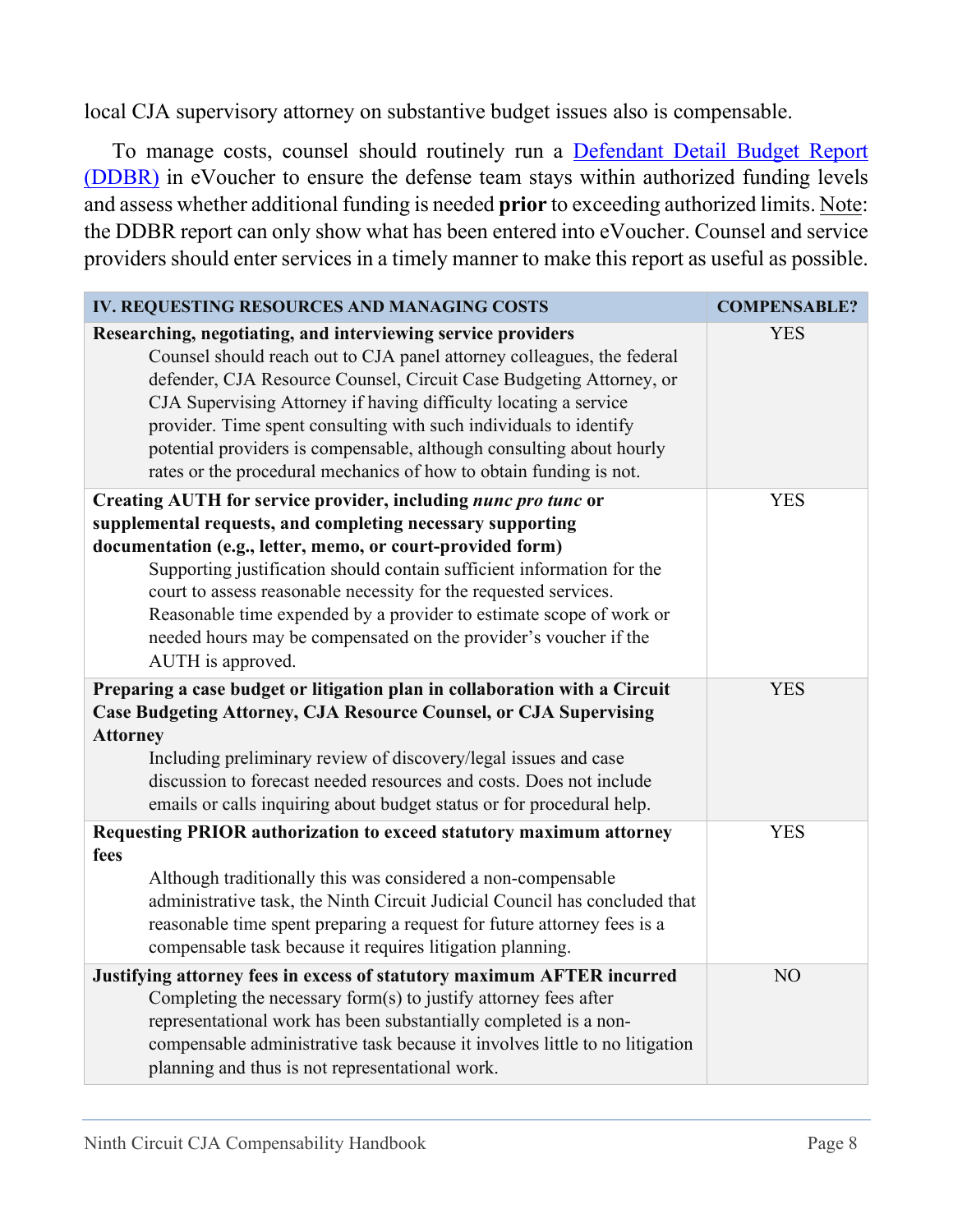| IV. REQUESTING RESOURCES AND MANAGING COSTS                                                                                                                                                                                                                                                                                                                                | <b>COMPENSABLE?</b> |
|----------------------------------------------------------------------------------------------------------------------------------------------------------------------------------------------------------------------------------------------------------------------------------------------------------------------------------------------------------------------------|---------------------|
| Requesting authorization to perform work ancillary to the representation<br>Assessing whether contemplated work is ancillary to the representation<br>and seeking authorization to perform such work under CJA Guideline<br>$§$ 210.20.30 is compensable.                                                                                                                  | <b>YES</b>          |
| Discussing pending payment vouchers or CJA policies and procedures with<br>a Circuit Case Budgeting Attorney, CJA Resource Counsel, CJA<br>Supervising Attorney, or other CJA administrative staff<br>CJA administrators are a useful resource for answering compensability<br>and funding-related procedural questions, but such consultation time is<br>not compensable. | NO                  |
| Reviewing CJA billing, policy, or compensability resources                                                                                                                                                                                                                                                                                                                 | N <sub>O</sub>      |
| Entering attorney services and expenses into a CJA-20/30<br>Not compensable whether undertaken by counsel or support staff.                                                                                                                                                                                                                                                | N <sub>O</sub>      |
| Creating a CJA-21/31 for payment to service provider<br>Although a non-compensable task, prompt creation of a payment voucher<br>will assist with timely payment to service providers, particularly in those<br>courts where providers may enter their own billable time.                                                                                                  | NO                  |
| Entering service provider services and expenses into a CJA-21/31<br>Not compensable whether undertaken by counsel or the provider (where<br>permitted).                                                                                                                                                                                                                    | NO                  |
| Reviewing provider services as billed on CJA-21/31<br>Counsel must certify that services and expenses billed on a CJA-21/31<br>were rendered and that sufficient funds are available before submitting<br>the voucher to the court. This task is compensable, but counsel should<br>not bill for the administrative task of creating or submitting the CJA-<br>21/31.      | <b>YES</b>          |

## <span id="page-10-0"></span>**V. CASE-RELATED COMMUNICATIONS**

Communicating with a client and others in furtherance of the client's representation is compensable. This includes time spent building trust with a client's family or others close to the client to investigate, gather mitigation information, communicate a plea offer, and explain the proceedings, as such relationships are often necessary for effective representation and resolution of the case. In situations where extensive communication is necessary, such efforts should be explained sufficiently in the voucher to help approving authorities determine reasonableness.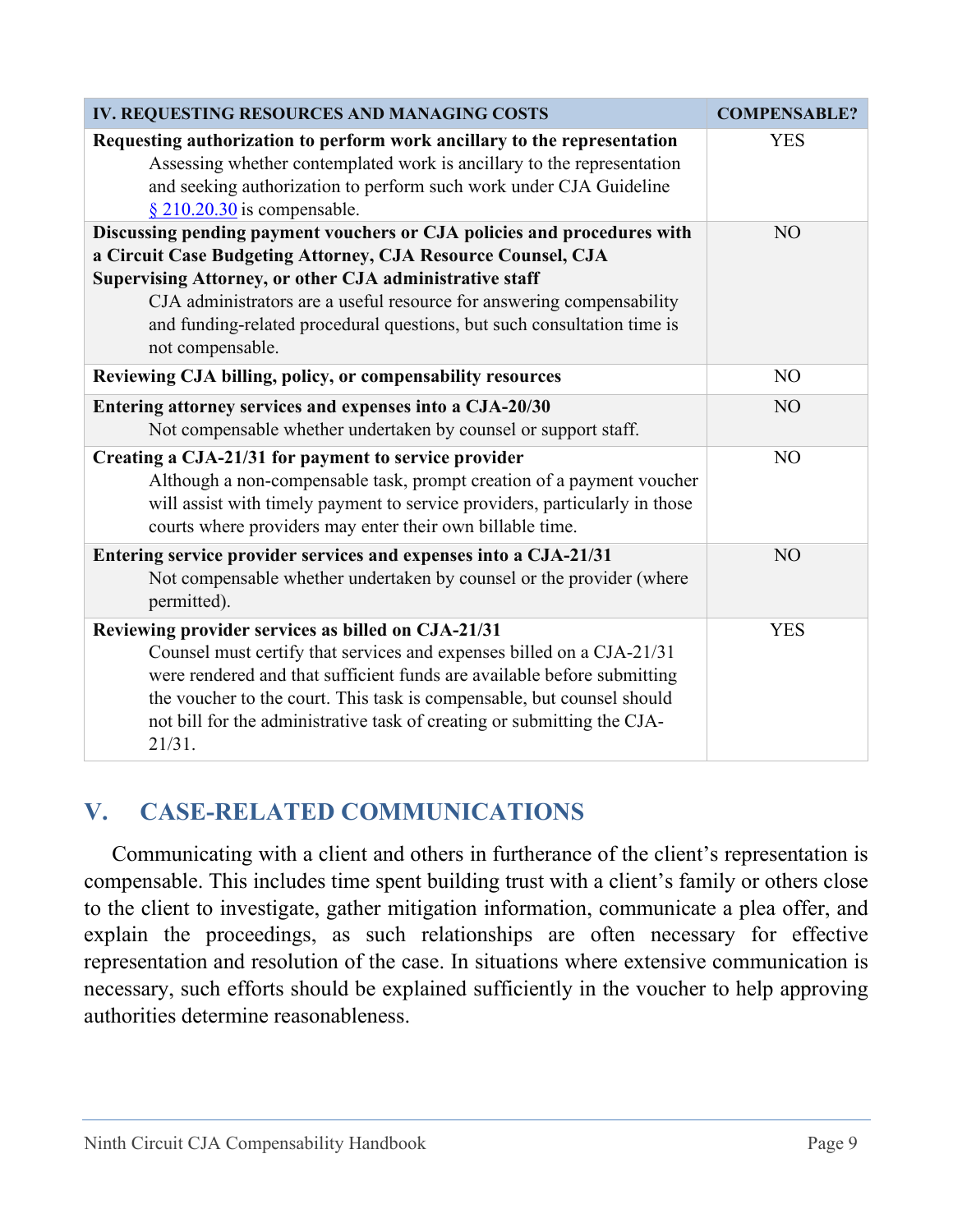Routine or rote communications that are purely administrative in nature and require minimal effort (e.g., less than six minutes) are considered administrative overhead and are not separately compensable. Examples include checking the availability of the court or an individual for the purpose of scheduling a meeting, interview, or hearing. However, scheduling efforts requiring an unusual or extraordinary amount of coordination, especially between multiple parties or a detention facility, are compensable. For the latter, such tasks should be delegated to a lower-cost service provider if available and explained in the voucher with sufficient detail to alert reviewers that the scheduling work was not routine or rote. In addition, communications where a scheduling-related discussion is incidental to some other case-specific topic or issue are compensable. For these types of "mixed" calls or emails, counsel's billing entry should describe the non-administrative aspect of the communication.

Associates and service providers should exercise professional judgment in billing for reviewing communications and materials that do not pertain to their specific role or responsibility on the case. While defense team members need to stay informed of developments in a case, reviewing daily emails between other team members could be construed as not reasonably necessary.

As explained in [Section II,](#page-3-1) a call or email that takes less than six minutes  $(0.1$  hours) may be claimed at 0.1 hours if no other service for a particular representation is claimed for that day. Multiple communications (or other tasks) performed in a single day of less than 0.1 hours each must be aggregated to ensure that billable time does not exceed actual hours worked. For example, multiple short emails and/or phone calls made or received on the same day must be combined in a manner that accurately reflects the actual, compensable time expended and billed accordingly.

| <b>V. CASE-RELATED COMMUNICATIONS</b>                                        | <b>COMPENSABLE?</b> |
|------------------------------------------------------------------------------|---------------------|
| <b>Reviewing documents filed in CM/ECF</b>                                   | <b>YES</b>          |
| To assist voucher review, identify the ECF number in the "Doc. #" field      |                     |
| in eVoucher when entering services. Counsel should not claim time for        |                     |
| reviewing NEFs or ECFs generated by their own filings and are expected       |                     |
| to exercise professional judgment in billing time for reviewing court        |                     |
| filings that require no substantive response, especially in multi-defendant  |                     |
| cases where a document may not pertain to counsel's client.                  |                     |
| Communicating with client's family                                           | YES                 |
| Reasonable communications with a client's family or others close to the      |                     |
| client are critical to building trust and a good working relationship with a |                     |
| client and are thus compensable.                                             |                     |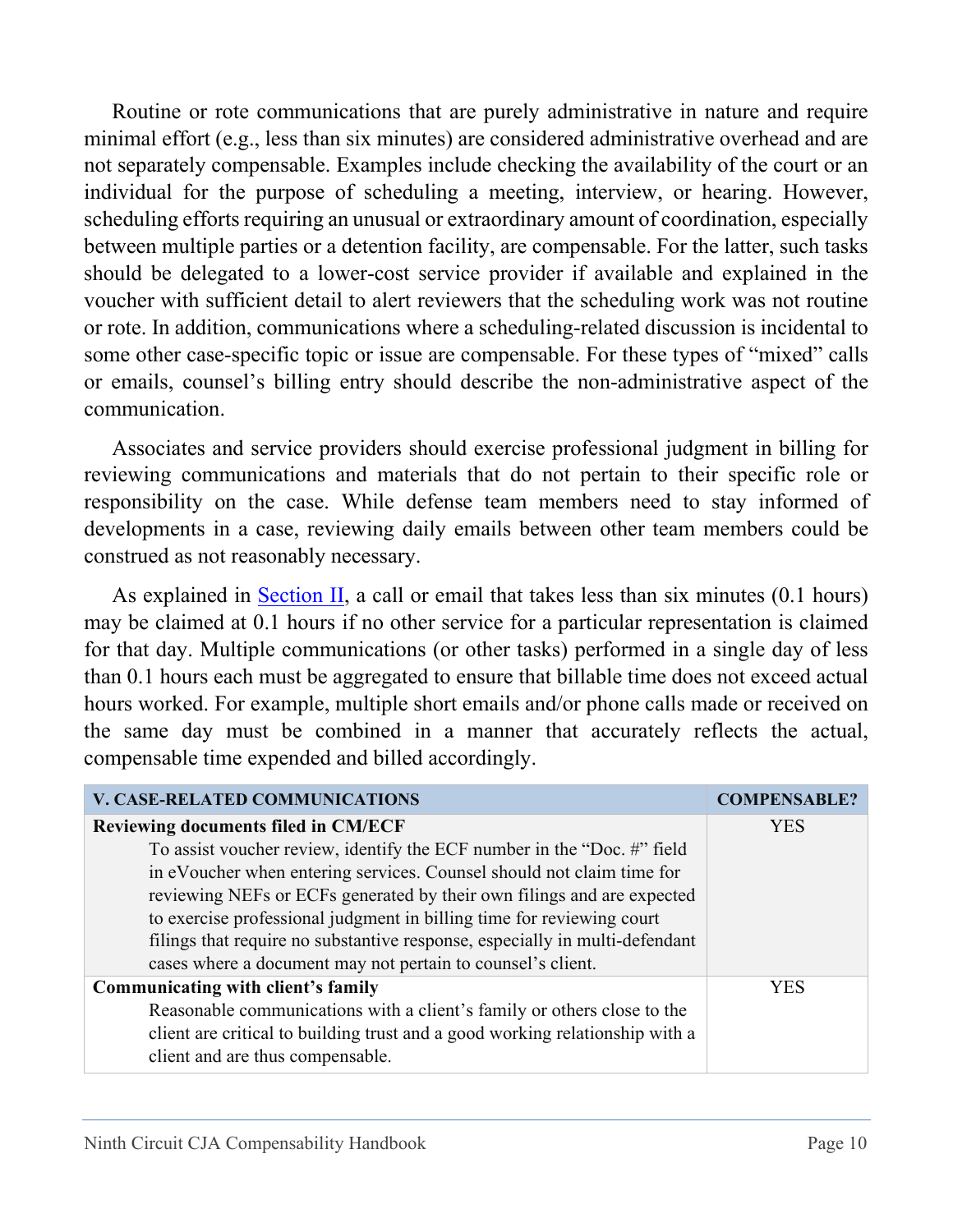| <b>V. CASE-RELATED COMMUNICATIONS</b>                                                                                                                                                                                                                                                                                                                                                                                                                   | <b>COMPENSABLE?</b> |
|---------------------------------------------------------------------------------------------------------------------------------------------------------------------------------------------------------------------------------------------------------------------------------------------------------------------------------------------------------------------------------------------------------------------------------------------------------|---------------------|
| Scheduling meetings, client visits, interpreters, hearings, or interviews<br>Routine or rote communications requiring minimal effort (e.g., solely<br>checking availability of an individual or the court, relaying a schedule<br>change, etc.) are part of administrative overhead and should not be<br>charged unless incidental to some other case-related topic or requiring<br>unusual or extraordinary effort.                                    | NO <sub>1</sub>     |
| Defense team review of all email communications or case filings by<br>associates, paralegals, investigators, and other experts<br>Associates and service providers should exercise professional judgment<br>in billing for review of communications or materials that do not pertain<br>to their roles and assigned responsibilities. Such efforts could be<br>construed as not reasonably necessary to the representation by reviewing<br>authorities. | <b>DEPENDS</b>      |
| <b>Defense team meetings</b><br>Regular team meetings can be a valuable way to share information, and<br>in-person meetings are at times necessary. However, counsel should<br>assess in advance of each meeting whether its purpose can be met using<br>video or audio conferencing to reduce travel and in-person meeting time.                                                                                                                       | <b>YES</b>          |
| Obtaining clearance for service provider to access client in detention facility<br>This is compensable whether undertaken by counsel or the service<br>provider.                                                                                                                                                                                                                                                                                        | <b>YES</b>          |
| Speaking with the press<br>Reasonable time communicating with the press may be compensable if<br>such contact furthers the client's representation. Billing entries should<br>explain the purpose. Contact your CJA administrator for additional<br>guidance.                                                                                                                                                                                           | <b>YES</b>          |

## <span id="page-12-0"></span>**VI. DISCOVERY MANAGEMENT AND INVESTIGATION**

Discovery in federal cases has increased in complexity, and counsel must recognize when it's appropriate to solicit assistance from a litigation support expert such as a paralegal, discovery vendor, or the [National Litigation Support Team \(NLST\).](https://www.fd.org/litigation-support/who-national-litigation-support-team) The NLST is funded by the Defender Services Office to support CJA panel attorneys. It provides technology, resources, education, and training to help CJA attorneys efficiently search, review, and analyze e-discovery and digital evidence. Keep up on the latest e-discovery tips by following NLST's blog at [nlsblog.org.](https://nlsblog.org/)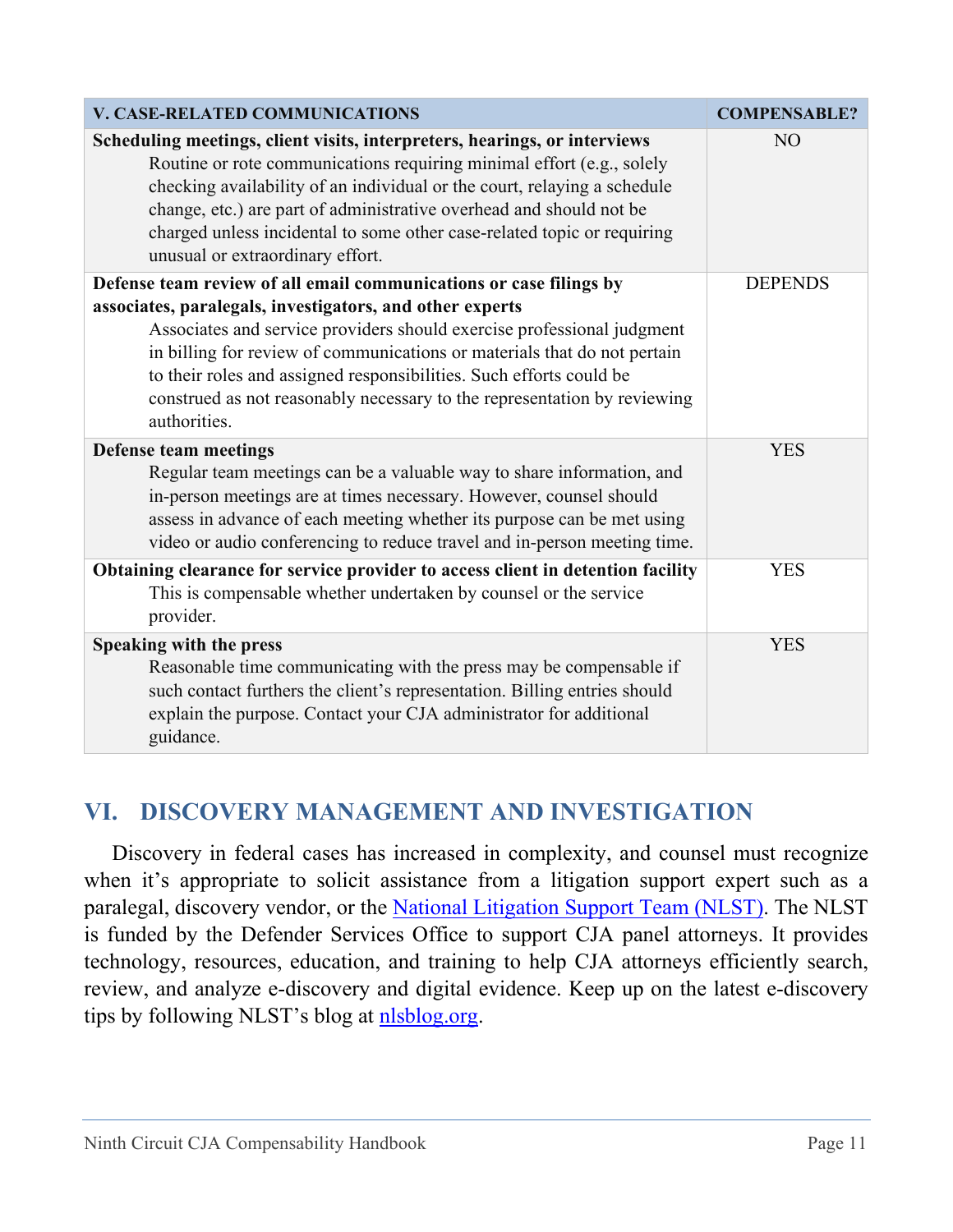Under Rule 16.1 of the Federal Rules of Criminal Procedure, no later than 14 days after arraignment, counsel must meet and confer with the government regarding a timetable and procedure for pretrial disclosures. Counsel may rely on the [ESI Protocol](https://www.uscourts.gov/sites/default/files/finalesiprotocolbookmarked.pdf) to develop procedures for disclosure. After the discovery conference, one or both parties may ask the court to determine or modify the time, place, manner, or other aspects of disclosure to facilitate preparation for trial. Having this information early in the case will help counsel determine what litigation support is needed. In addition, having organized discovery will make it easier to create a comprehensive investigative plan.

While counsel must review all relevant disclosures and documents, discretion must be exercised in determining the depth of review required to provide effective representation to the client. If discovery is voluminous, counsel should obtain assistance in organizing and isolating relevant documents to facilitate efficient review by attorneys, investigators, or experts. Time spent by counsel or a service provider assessing, reviewing, coding, or analyzing discovery is compensable whereas the mechanical act of downloading or copying is not.

Counsel must also exercise discretion when printing discovery materials for the purpose of initial review and should make an informed selection of materials instead of printing everything. Given the significant increase in e-discovery, counsel are expected to utilize digital review tools, which studies have shown are more effective than linear document review (see, e.g., [Anne Kershaw, Iterative Legal Analysis & Sampling vs. Linear](https://reasonablediscovery.com/wp-content/uploads/2016/06/ILAS-v.-Linear-Review.pdf)  [Document Review–A Comparative Case Study\)](https://reasonablediscovery.com/wp-content/uploads/2016/06/ILAS-v.-Linear-Review.pdf). See [Section](#page-3-1) II and [Section](#page-30-0) XII for further guidance on reimbursement of printing time and costs.

Adequately articulating and explaining discovery‐related billable time can be challenging, especially where page counts are difficult to ascertain (e.g., conducting a keyword search in a database). For this reason, billers should provide sufficient detail in their entries, including the type and explaining the difficulty or complexity of the materials, to enable voucher reviewers to understand the context of the work and its relevance to the case, without revealing privileged information. Below are examples of good billing descriptions for discovery-related tasks. Consult the Ninth Circuit CJA Unit's [Discovery](https://circ9-datastore.s3.us-west-1.amazonaws.com/datastore/cja/Discovery%20Billing%20Tips.pdf)  [Billing Tip Sheet](https://circ9-datastore.s3.us-west-1.amazonaws.com/datastore/cja/Discovery%20Billing%20Tips.pdf) for more guidance and examples.

- Coded and indexed approx. [insert page count] of [insert file type] in Excel spreadsheet.
- Searched discovery with dtSearch, received approximately [insert #] hits and reviewed [actual # of documents] from these search results.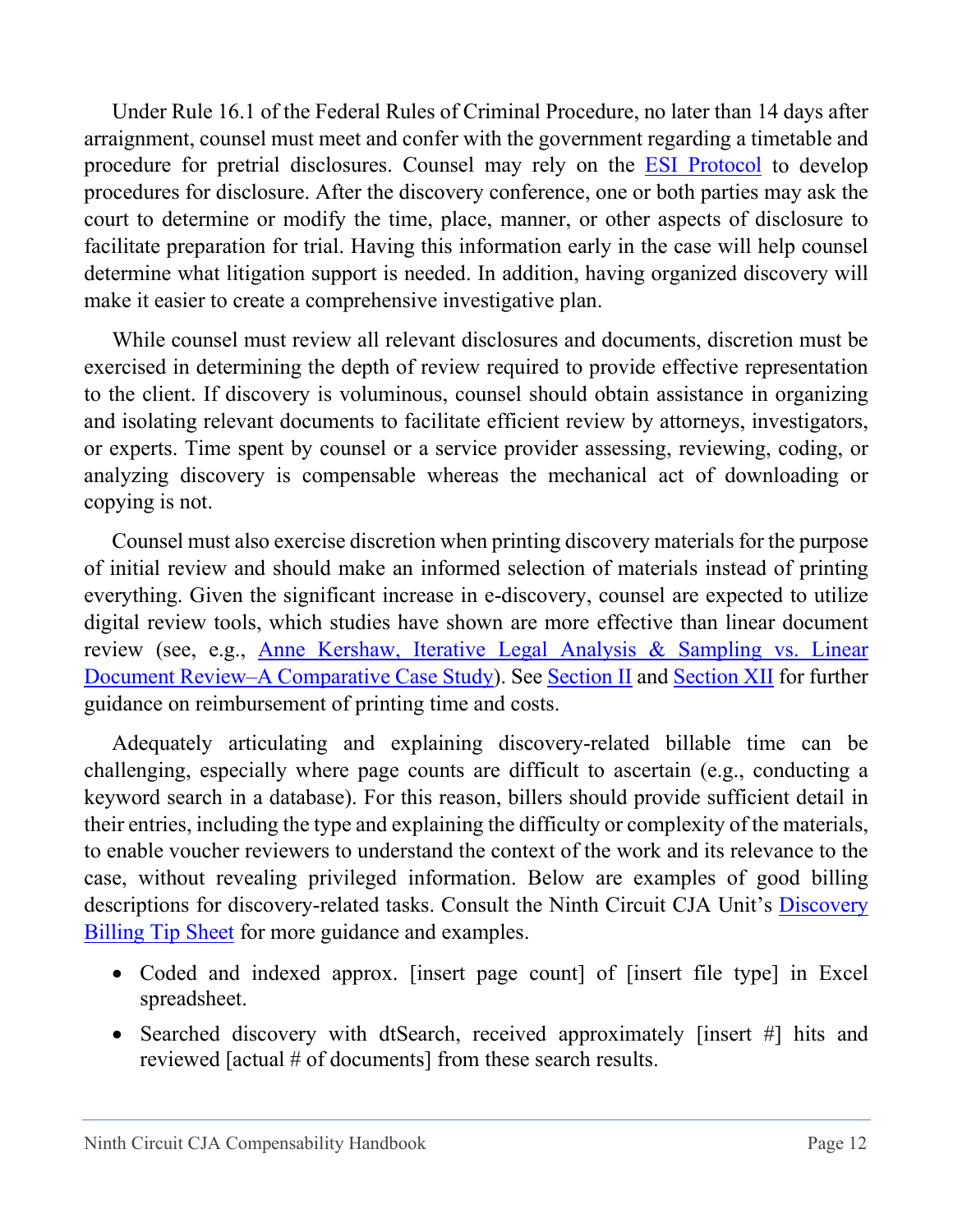- Reviewed and summarized 30 min of recorded witness interviews and 6 hrs of pole cam video (some on fast forward).
- Reviewed approx. 200 pages of reports, warrants, and telephone records in Casepoint.
- Skimmed approx. [insert page count and/or Bates number range] of financial records to identify signatures of payee.

| VI. DISCOVERY MANAGEMENT AND INVESTIGATION                                                                                                                                                                                                                                                                                                                                                                                                       | <b>COMPENSABLE?</b> |
|--------------------------------------------------------------------------------------------------------------------------------------------------------------------------------------------------------------------------------------------------------------------------------------------------------------------------------------------------------------------------------------------------------------------------------------------------|---------------------|
| Transferring, downloading, or manipulating discovery productions<br>This includes performing quality control; renaming, unitizing,<br>combining, or converting files; checking or running OCR; and<br>consolidating/copying discs onto a single hard drive. Counsel are<br>expected to enlist lower-cost service providers such as paralegals or<br>litigation support specialists to organize voluminous discovery.                             | <b>YES</b>          |
| Waiting for files to download, copy, transfer, OCR, or convert<br>Counsel and providers are expected to perform other work during pure<br>wait time. See Section II regarding administrative tasks.                                                                                                                                                                                                                                              | NO                  |
| Negotiating fees to host discovery on cloud storage site<br>Counsel must consult with the National Litigation Support Team, CJA<br>Resource Counsel, CJA Supervising Attorney, or Circuit Case Budgeting<br>Attorney to ensure cloud storage fees are reasonable based on discovery<br>volume. Because this is akin to budgeting and part of negotiating with a<br>service provider, such time is compensable.                                   | <b>YES</b>          |
| Coding or indexing discovery or evidence and organizing into folders or<br>binders<br>Including organizing materials in a database or cloud storage site and<br>selecting materials for issue- or witness-specific paper files or binders. If<br>counsel opts to perform these tasks instead of enlisting a paralegal or<br>litigation support specialist, the work should be undertaken<br>contemporaneously with substantive discovery review. | <b>YES</b>          |
| <b>Reviewing discovery</b><br>To assistant voucher review, enter the number of pages in the "Pages"<br>field in eVoucher when entering services or indicate in the billing entry<br>the Bates range and type of materials. Audio and video review should<br>indicate the length and complexity of the recordings. See <b>Discovery</b><br><b>Billing Tip Sheet</b> for additional guidance.                                                      | <b>YES</b>          |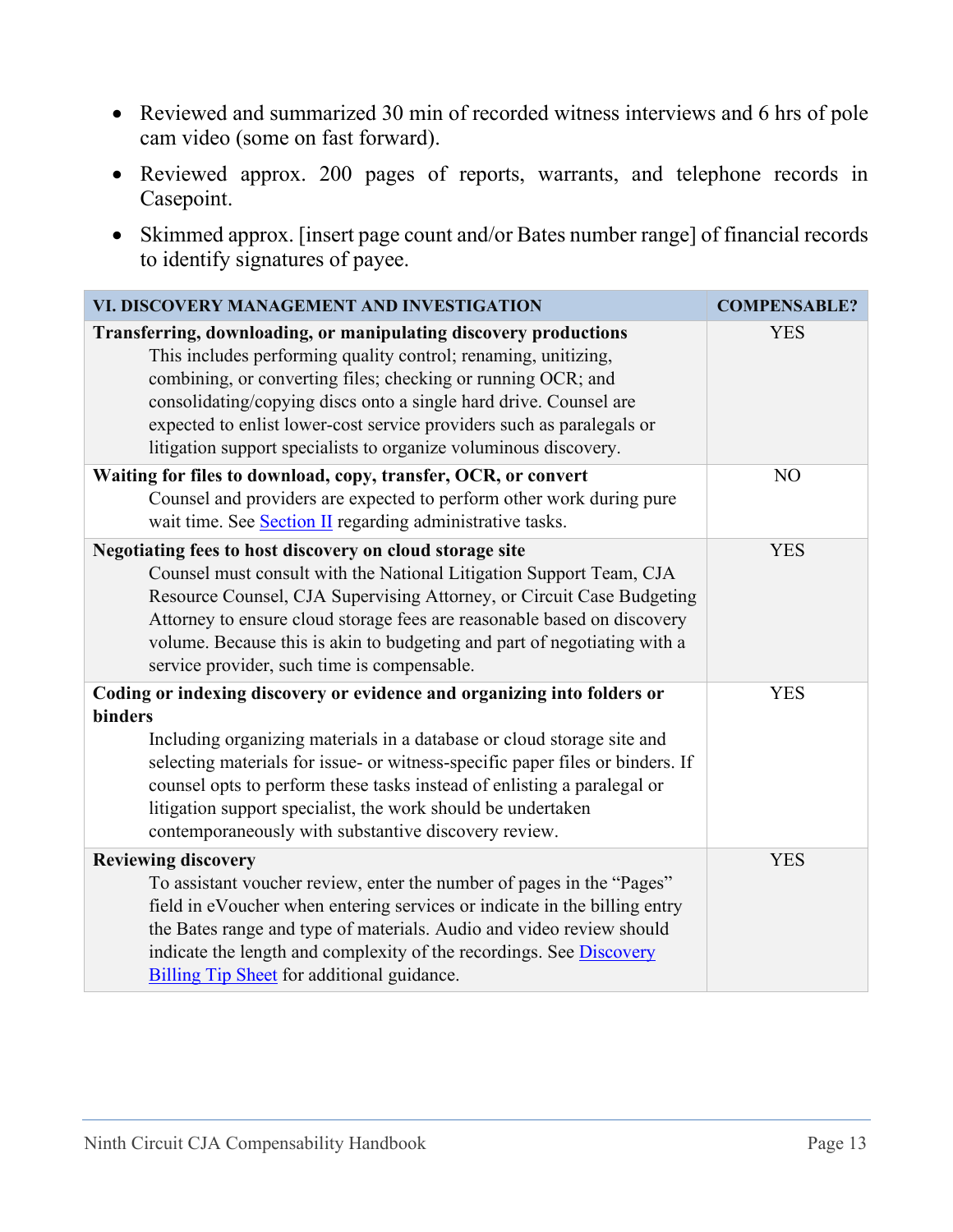| VI. DISCOVERY MANAGEMENT AND INVESTIGATION                                                                                                                                                                                                                                                                                                                                                                                                                                                                                                                                                                                                                                                                                                                                                                           | <b>COMPENSABLE?</b> |
|----------------------------------------------------------------------------------------------------------------------------------------------------------------------------------------------------------------------------------------------------------------------------------------------------------------------------------------------------------------------------------------------------------------------------------------------------------------------------------------------------------------------------------------------------------------------------------------------------------------------------------------------------------------------------------------------------------------------------------------------------------------------------------------------------------------------|---------------------|
| Sorting and gathering materials for use by counsel, client, or service<br>providers<br>For voluminous discovery, counsel should consider working with the<br>local CJA administrator, a discovery vendor, or the detention facility to<br>provide in-custody clients with discovery in an electronically reviewable<br>format. See <i>Guidance for the Provision of ESI to Detainees</i> . In addition,<br>discovery can be made available to service providers via a secure cloud-<br>hosted site such as Box.com.                                                                                                                                                                                                                                                                                                  | <b>YES</b>          |
| Printing or copying discovery for use by counsel, client, or service providers<br>After sorting and gathering materials to be duplicated (which is<br>compensable work), time spent physically printing or copying is non-<br>compensable administrative work as explained in <b>Section II</b> . However,<br>reasonable copy costs may be reimbursed as an expense as discussed in<br><b>Section XII.</b>                                                                                                                                                                                                                                                                                                                                                                                                           | NO                  |
| Selecting and marking exhibits in advance of a hearing or trial                                                                                                                                                                                                                                                                                                                                                                                                                                                                                                                                                                                                                                                                                                                                                      | <b>YES</b>          |
| Reviewing co-defendant's or cellmate's plea agreement<br>If not obvious, explain the relevance of the work (e.g., reviewed co-D's<br>plea agreement to assess possibility of renegotiating terms or obtaining<br>better offer; reviewed cellmate plea agreement to assuage client concerns<br>regarding own agreement).                                                                                                                                                                                                                                                                                                                                                                                                                                                                                              | <b>YES</b>          |
| Preparing subpoenas for witnesses and records<br>Including filling out subpoena forms or preparing attachments. Expenses<br>related to production of documents (e.g., copy charges) may be<br>reimbursable. Counsel should seek prior authorization if such expenses<br>are likely to exceed \$500.                                                                                                                                                                                                                                                                                                                                                                                                                                                                                                                  | <b>YES</b>          |
| Serving subpoenas for fact witnesses and records<br>Service of subpoenas is facilitated and paid by the Department of Justice<br>through the U.S. Marshals Service as provided in FRCP 17 and the U.S.<br>Marshals Service Public Defender Handbook.<br>*While not separately compensable, service of process may be<br>undertaken by a member of the defense team if incidental to some other<br>task (such as a witness interview or other representational purpose). See<br>CJA Guideline $\S 230.66.50$ . Additionally, if the USMS is unavailable<br>due to time or other representational constraints (e.g., the witness will<br>likely avoid law enforcement), the circumstances should be documented<br>and, whenever feasible, prior approval obtained before incurring<br>expenses for service of process. | $NO^*$              |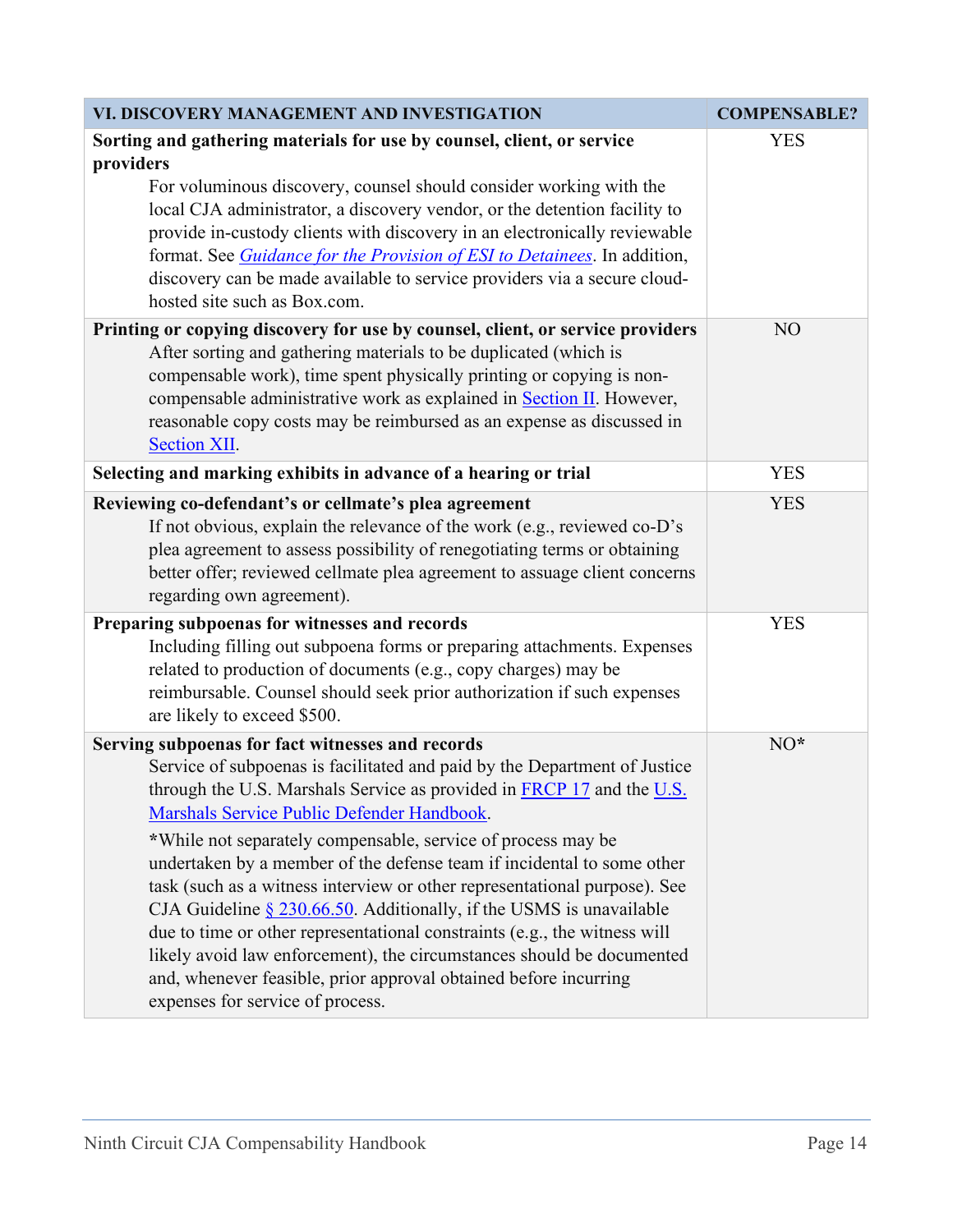| VI. DISCOVERY MANAGEMENT AND INVESTIGATION                               | <b>COMPENSABLE?</b> |
|--------------------------------------------------------------------------|---------------------|
| Paying for fact witness to travel and testify in court or at deposition  | NO.                 |
| The defense team should not front expenses such as travel costs or       |                     |
| deposition transcripts related to the testimony of a fact witness. These |                     |
| costs are paid by the U.S. Marshals Service (DOJ) under 18 U.S.C.        |                     |
| $\S$ 1825(b) and FCRP 15. See CJA Guideline $\S$ 320.40. The Eastern     |                     |
| District of Washington also has a helpful guide on its website. If DOJ   |                     |
| refuses to pay, inform your CJA administrator and the court directly.    |                     |

# <span id="page-16-0"></span>**VII. LEGAL RESEARCH AND WRITING**

CJA panel attorneys must thoroughly investigate and research all potentially viable legal defenses and are expected to do so efficiently by maintaining proficiency in federal practice and by using contemporary legal research techniques. Counsel are encouraged to build brief banks or utilize resources on FD.org or their local defender office for sample motions. Counsel are also expected to have a working knowledge of federal criminal law as well as local and federal rules of procedure and to keep current with the law.

For novel or complex areas of law specific to a client's representation, counsel will likely spend more time than usual on research and writing and should explain the necessity for this work in their vouchers to assist reasonableness review. Such research may go beyond reading caselaw to gain expertise in a new or unique area, such as securitization of assets, bankruptcy, intellectual property, human trafficking, international banking, or gang culture.

While a reasonable amount of time spent reading materials to become conversant with a case-related topic may be reimbursable in connection with effective representation in a specific CJA matter, time spent on general caselaw reading, skill building, professional development, and CLE or other training events is generally not compensable. One exception is a "bring-your-case" type of training event sponsored by the Defender Services Office's Training Division or other recognized provider. Counsel should consult with CJA staff prior to billing for time or apportioned travel expenses in connection with such training.

| VII. CASE RESEARCH AND WRITING                                          | <b>COMPENSABLE?</b> |
|-------------------------------------------------------------------------|---------------------|
| Conducting legal research and preparing a document for court filing     | YES.                |
| To assist voucher review, describe the issue or purpose of the research |                     |
| and identify the ECF document number in the "Doc. #" field in eVoucher  |                     |
| when entering services (or indicate that no document was filed).        |                     |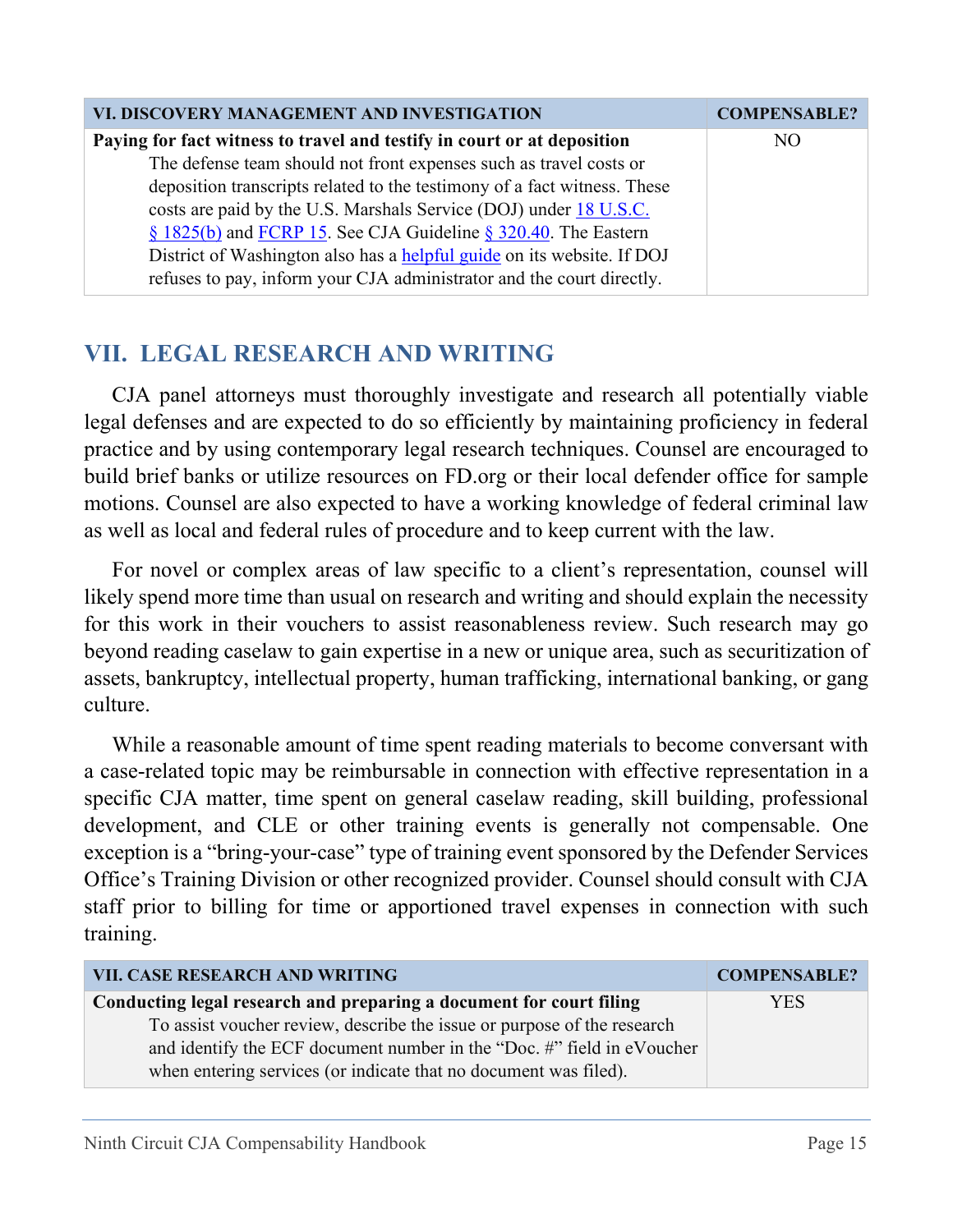| VII. CASE RESEARCH AND WRITING                                                                                                                                                                                                                                                                                                                                                                                                                                                                                                                                                                                                                                                           | <b>COMPENSABLE?</b> |
|------------------------------------------------------------------------------------------------------------------------------------------------------------------------------------------------------------------------------------------------------------------------------------------------------------------------------------------------------------------------------------------------------------------------------------------------------------------------------------------------------------------------------------------------------------------------------------------------------------------------------------------------------------------------------------------|---------------------|
| Editing a template or preexisting pleading for a similar case at hand<br>CJA panel attorneys should use preexisting resources (e.g., briefs and<br>pleadings prepared in similar cases) to the extent feasible. The time spent<br>editing and adapting a template or preexisting pleading is compensable.                                                                                                                                                                                                                                                                                                                                                                                | <b>YES</b>          |
| Refreshing knowledge of federal criminal law or rules of procedure<br>Counsel are expected to possess a working knowledge of federal criminal<br>law and rules of procedure. Time spent reviewing newly issued caselaw<br>not relevant to a specific representation or becoming familiar with or<br>reviewing resources such as the Federal Rules of Criminal Procedure,<br>Local Criminal Rules, and Federal Sentencing Guidelines is not<br>compensable absent a specific representational purpose, which should be<br>identified in the voucher.                                                                                                                                      | NO                  |
| Reviewing publications or other media uniquely related to specific case or<br>client<br>If reasonably necessary to a specific client's representation (e.g.,<br>background about a particular gang, terrorist group, etc.) and outside the<br>range of an experienced criminal defense attorney, reasonable time spent<br>reading a book or viewing a documentary uniquely relevant to the case or<br>client may be compensable. To assist voucher review, billing entries<br>must provide a detailed explanation. Counsel should exercise<br>professional judgment in assessing whether such time is better<br>characterized as non-compensable training or continuing legal education. | <b>DEPENDS</b>      |
| Reimbursement for a publication necessary to client's representation and<br>not accessible through a library or other means<br>*Before purchase, check with your local defender office, panel<br>administrator, or CJA staff to see if the resource is available at no cost.<br>To assist voucher review, the expense entry must explain the<br>publication's necessity for the particular representation and why the<br>publication should not be viewed as a general resource for counsel's law<br>practice and thus not chargeable to CJA.                                                                                                                                            | YES*                |
| Attending CLE related to the subject matter of your case<br>Other than as explained under "Attending 'bring your case' style of<br>workshop or conference" (see below), time and expenses related to<br>educational seminars, including travel, attendance, registration fees, or<br>materials, are not compensable or reimbursable under the CJA.                                                                                                                                                                                                                                                                                                                                       | N <sub>O</sub>      |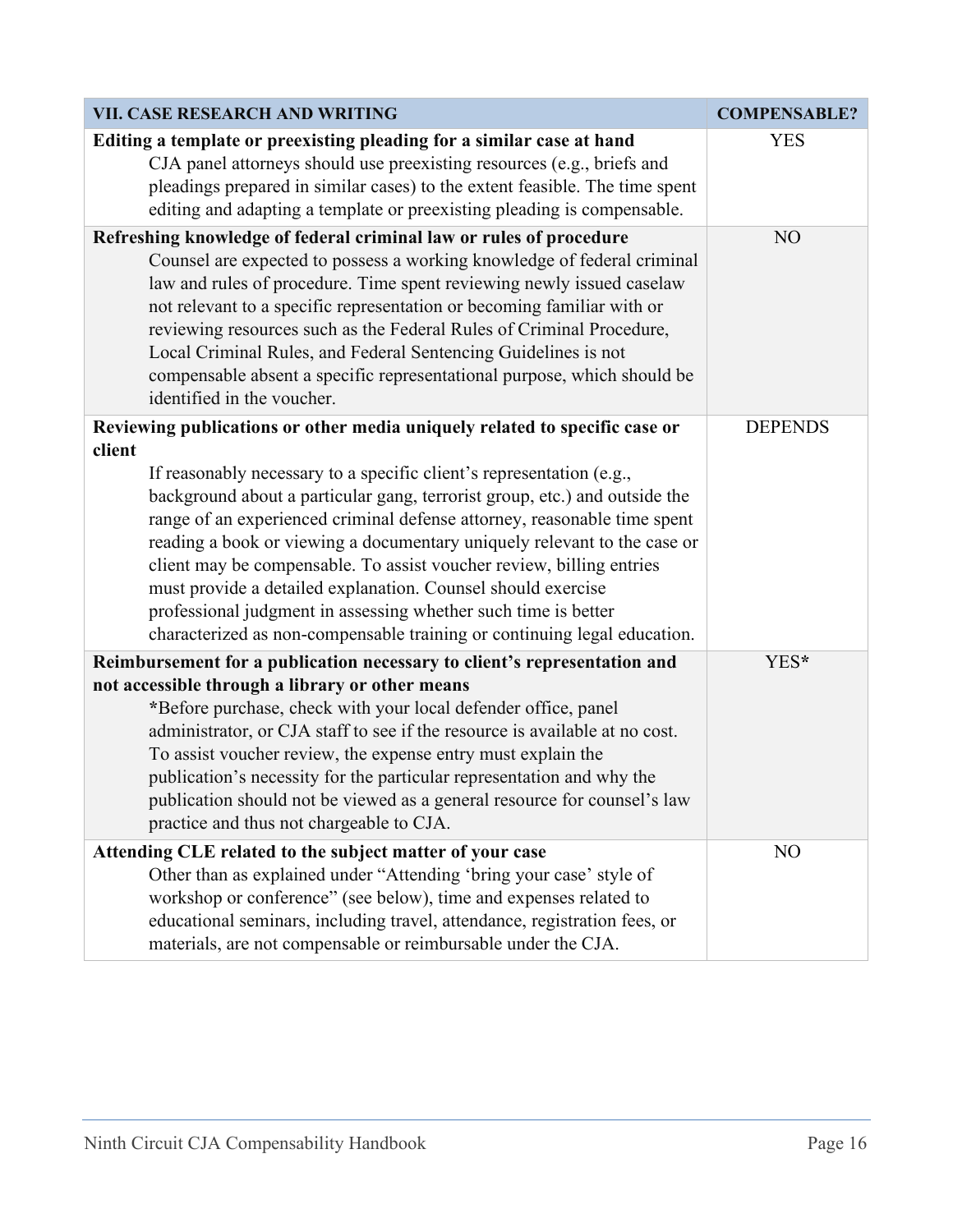| <b>VII. CASE RESEARCH AND WRITING</b>                                      | <b>COMPENSABLE?</b> |
|----------------------------------------------------------------------------|---------------------|
| Attending "bring your case" style workshop or conference                   | <b>YES</b>          |
| Although time spent attending plenary sessions is not compensable at       |                     |
| "bring your case" workshops, time spent discussing and strategizing        |                     |
| about an individual case is compensable. The court may permit              |                     |
| reimbursement of travel costs on a pro rata basis based on the conference  |                     |
| agenda (plenary vs. specific case sessions); advance authorization to bill |                     |
| time and travel expenses is required.                                      |                     |

### <span id="page-18-0"></span>**VIII.TRIAL**

Incredible effort goes into adequately preparing for and participating in a federal criminal trial. Counsel must be prepared for both the known and the unknown. The better prepared, the faster counsel can pivot as testimony and theories of the case unfold. Depending on case complexity, preparation may require longer than normal days in the days, weeks, or even months before trial.

During trial, counsel should plan to be in the courtroom 15-20 minutes before the scheduled start time to set up any equipment or evidence displays to avoid delay; this is compensable time. If the trial is complex and courtroom presentation assistance is needed, counsel should ask for such services in advance. Having a paralegal, investigator, or associate attorney to coordinate witnesses or display documents at trial is an effective way to stay organized and allow counsel to focus on direct and cross examination of witnesses.

On trial days, billable hours may easily exceed 10 hours or more a day between out-ofcourt preparation and in-court proceedings, and no additional justification is needed when billing.

After closing arguments, it is expected that counsel will spend time meeting with the client or co-defendant counsel, talking with witnesses and family members, outlining possible issues for post-trial motions or appeal, dealing with trial exhibits, reassembling the case file, etc. This is compensable time and should be billed as such to demonstrate that counsel was engaged in representational work as opposed to "waiting for jury verdict." If jury deliberations move into subsequent days, counsel are expected to shift focus to other matters.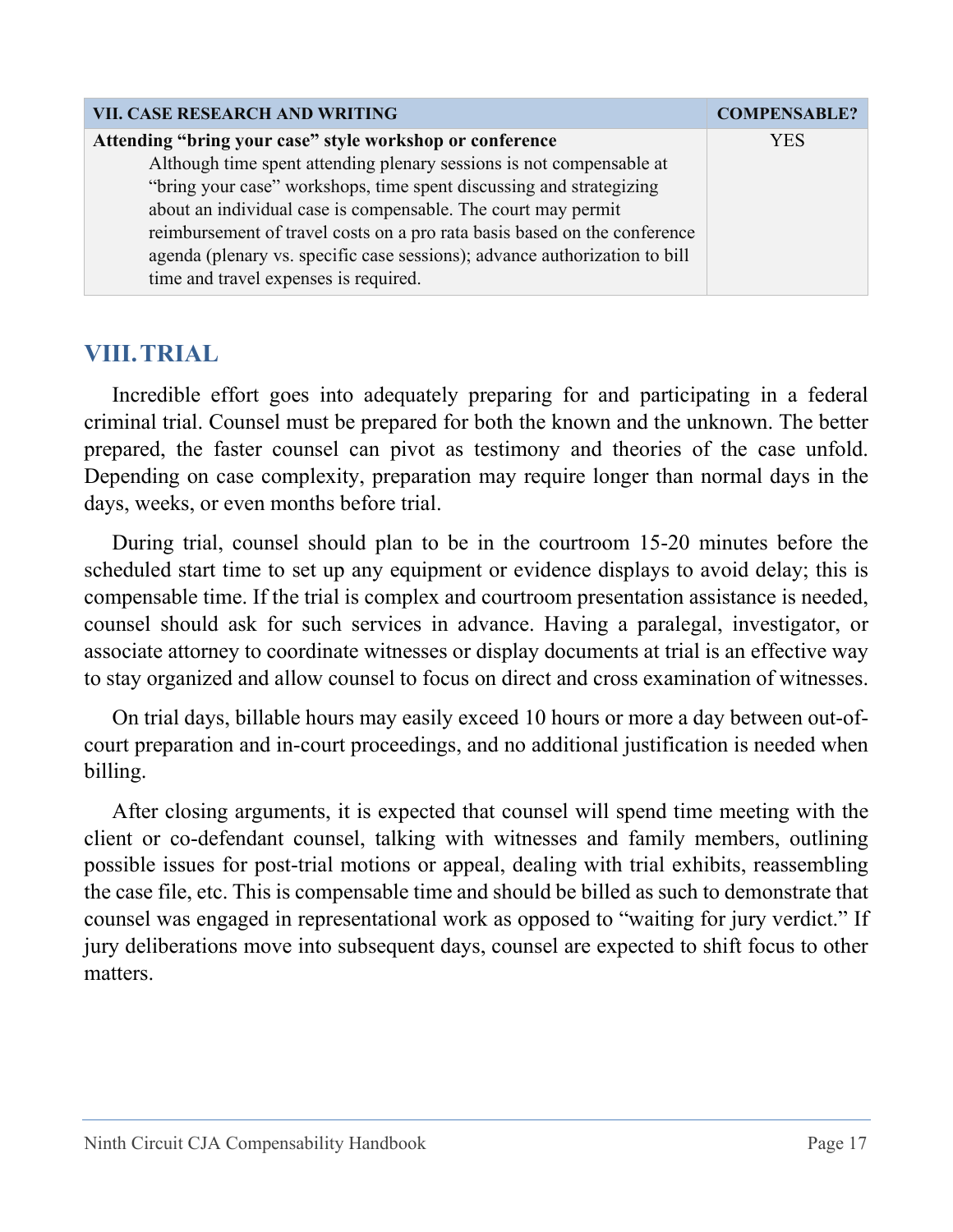| <b>VIII. TRIAL</b>                                                                                                                                                                                                                                                                                                                                                                                                                                                                                                                                                                                        | <b>COMPENSABLE?</b> |
|-----------------------------------------------------------------------------------------------------------------------------------------------------------------------------------------------------------------------------------------------------------------------------------------------------------------------------------------------------------------------------------------------------------------------------------------------------------------------------------------------------------------------------------------------------------------------------------------------------------|---------------------|
| Creating witness, issue, or exhibit binders in preparation for trial<br>If feasible, counsel should delegate this task to a lower-cost service<br>provider.                                                                                                                                                                                                                                                                                                                                                                                                                                               | <b>YES</b>          |
| Preparing exhibit and witness lists                                                                                                                                                                                                                                                                                                                                                                                                                                                                                                                                                                       | <b>YES</b>          |
| Preparing demonstrative exhibits                                                                                                                                                                                                                                                                                                                                                                                                                                                                                                                                                                          | <b>YES</b>          |
| Practicing opening statement or closing argument                                                                                                                                                                                                                                                                                                                                                                                                                                                                                                                                                          | <b>YES</b>          |
| <b>Testing defense theories</b><br>Reasonable time spent preparing and participating in mock cross<br>examination, voir dire, or argument is compensable. In particularly<br>complex or high-profile cases and where otherwise justified, counsel<br>may seek funding to test defense theories before a mock jury or recruit<br>an informal volunteer panel. Consult your local CJA Supervising<br>Attorney/Resource Counsel or Circuit Case Budgeting Attorney if you<br>think the case might qualify for such services.                                                                                 | <b>YES</b>          |
| Arriving to court 15-20 minutes early to set up courtroom presentation<br>materials and equipment or otherwise prepare                                                                                                                                                                                                                                                                                                                                                                                                                                                                                    | <b>YES</b>          |
| Awaiting a jury verdict<br>Compensable: Packing up and managing trial exhibits and files,<br>debriefing or consulting with client or defense team, consulting with co-<br>defendant counsel, making notes for possible post-trial motions or<br>filings, considering possible appellate issues, preparing necessary<br>motions or other filings, responding to jury questions, traveling to and<br>from the courthouse if ordered to be in the building during deliberations<br>or appear in court, and reading of the verdict.<br>Pure wait time typically is not compensable, especially where the jury | <b>DEPENDS</b>      |
| deliberates for more than one day. When ordered by a court to remain at<br>a courthouse pending a verdict, counsel should exercise professional<br>judgment in billing wait time and should be prepared to work on other<br>matters while waiting.                                                                                                                                                                                                                                                                                                                                                        |                     |
| Speaking with jurors after verdict is reached<br>If the purpose of speaking with jurors is to discern grounds for post-trial<br>relief, such time is compensable and should be explained in the voucher.                                                                                                                                                                                                                                                                                                                                                                                                  | <b>DEPENDS</b>      |
| <b>Preparing post-trial motions</b>                                                                                                                                                                                                                                                                                                                                                                                                                                                                                                                                                                       | <b>YES</b>          |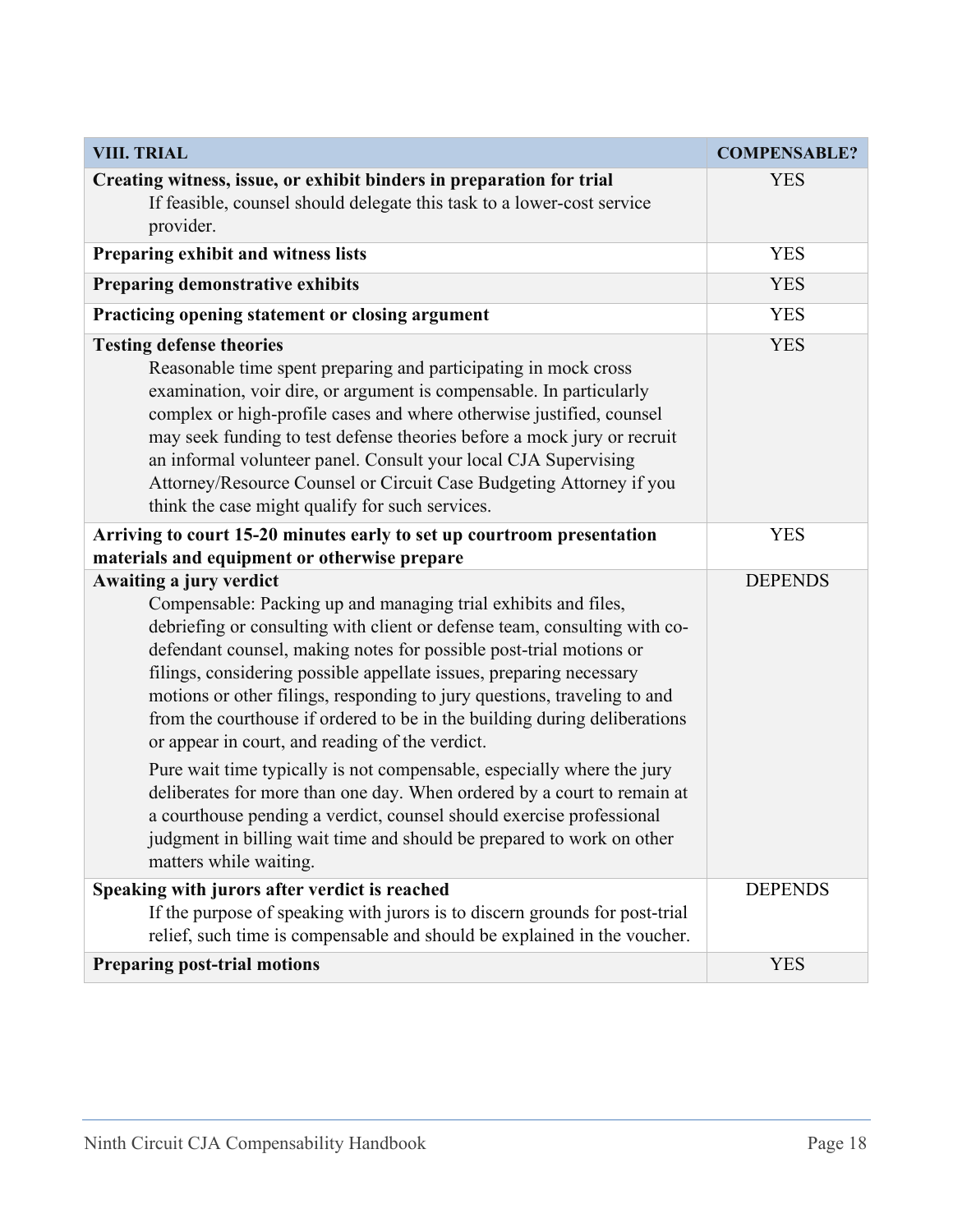#### <span id="page-20-0"></span>**IX. POST-JUDGMENT AND APPELLATE MATTERS**

Even after entry of judgment, counsel have obligations and responsibilities at the district court level to ensure an orderly wrap up or to make sure the case is properly noticed for appeal or transferred to another attorney for appellate representation. If trial counsel stays on as appellate counsel, time spent working on the appeal is generally billed to the court of appeals. (In unusual circumstances there may be issues with or delays in obtaining appointment from the court of appeals; in such instances, counsel should remain in contact with their CJA office regarding the compensability of such activities at the district court level.)

Although in some cases, there may be benefits to maintaining continuity of counsel, the skills necessary to represent a client on appeal differ greatly from those needed to excel at trial practice. Before continuing as counsel on appeal, trial counsel should consult with the client about potential issues for appeal and the appellate qualifications of trial counsel. Many districts have a specialized panel of appellate attorneys available for appointment in cases where trial counsel withdraws. The motion to withdraw need not list any type of deficiency in representation or conflict, merely that trial counsel has primarily a trial practice and the client prefers appointment of qualified appellate counsel. This allows the case to return to trial counsel on remand if the appeal is successful. Counsel interested in gaining additional proficiency in Ninth Circuit appellate practice are encouraged to consult with their federal defender office (particularly if they have an appellate unit) or a member of the CJA appellate panel for training, mentorship, and other developmental opportunities.

As with representation in the district court, counsel representing a client on appeal may at times need to undertake work that is ancillary to the appeal and that may take place back in the district court, including litigation about the completeness of the record and access to sealed filings. Whenever feasible, prior authorization should be sought by contacting the CJA Administrative Attorney for the Ninth Circuit Court of Appeals, who can also provide guidance on when tasks by appellate counsel should be billed to the district court. If an ancillary matter, such as a limited remand or an initial motion for bail pending appeal, is likely to involve significant work in district court and appellate counsel did not represent the defendant at trial, appellate counsel may be advised to seek appointment and an eVoucher representation in district court.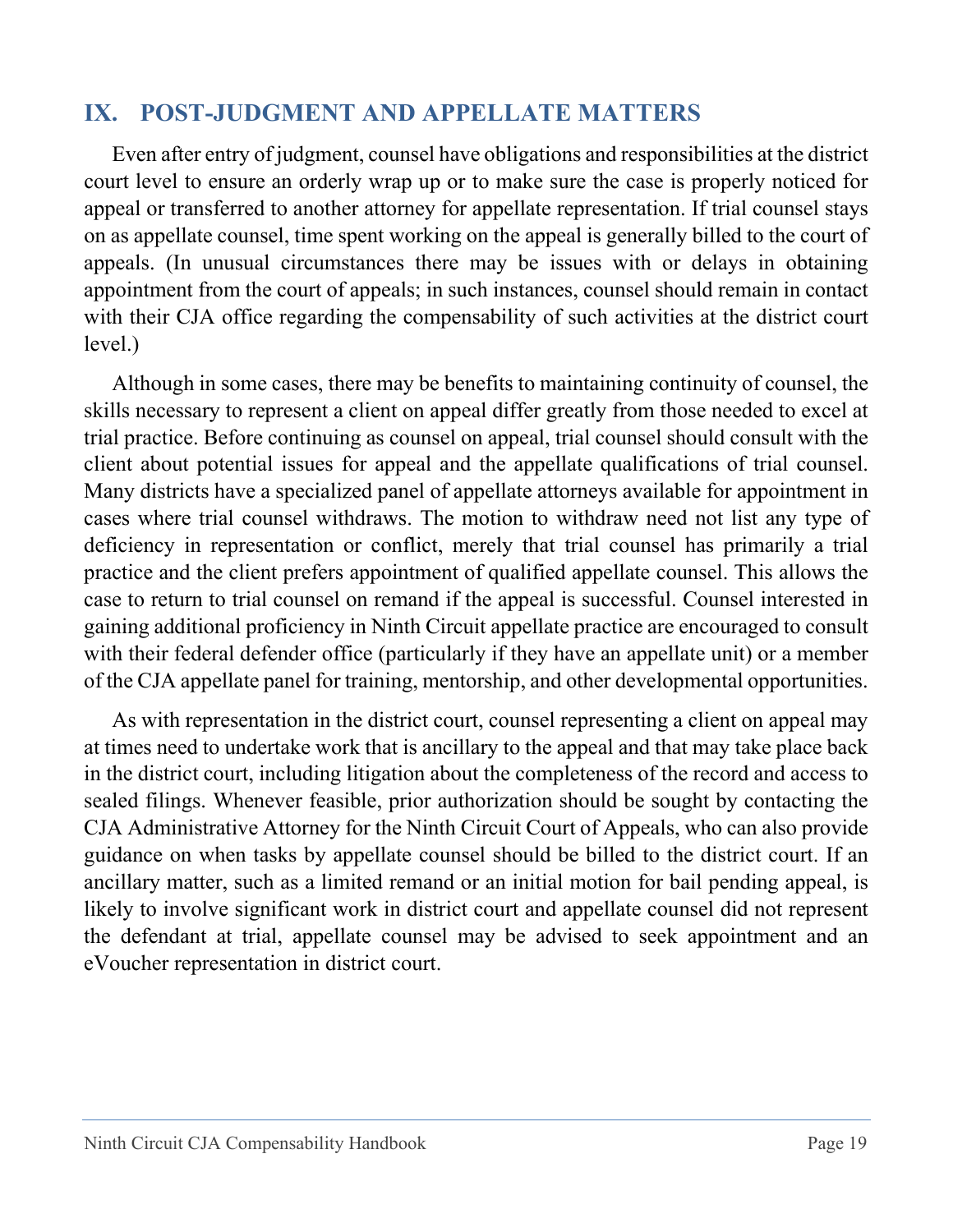| IX. POST-JUDGMENT AND APPELLATE MATTERS                                                                                                                                                                                                                                                                                                                                                                                                                                                                                                                                                                                                                                                         | <b>COMPENSABLE?</b> |
|-------------------------------------------------------------------------------------------------------------------------------------------------------------------------------------------------------------------------------------------------------------------------------------------------------------------------------------------------------------------------------------------------------------------------------------------------------------------------------------------------------------------------------------------------------------------------------------------------------------------------------------------------------------------------------------------------|---------------------|
| Preparing interlocutory appeal or mandamus petition<br>Billed to district court unless Court of Appeals accepts jurisdiction and<br>appoints counsel.                                                                                                                                                                                                                                                                                                                                                                                                                                                                                                                                           | <b>YES</b>          |
| <b>Drafting notice of appeal</b><br>Billed to the district court, not the Court of Appeals.                                                                                                                                                                                                                                                                                                                                                                                                                                                                                                                                                                                                     | <b>YES</b>          |
| Moving to withdraw as counsel on appeal<br>If trial counsel prefers to withdraw in favor of new counsel on appeal,<br>trial counsel should first timely file the notice of appeal in the district<br>court to preserve the client's right to appeal and then move to withdraw<br>as soon as possible in the Court of Appeals asking for appointment of<br>substitute counsel. See Ninth Circuit Rule 4-1.<br><b>NOTE:</b> Time spent moving to withdraw may be billed to the district                                                                                                                                                                                                           | <b>YES</b>          |
| court representation if counsel has no other billable time for the appellate<br>representation and the motion to withdraw is filed prior to submission of<br>counsel's final voucher in district court.                                                                                                                                                                                                                                                                                                                                                                                                                                                                                         |                     |
| Coordinating case file transfer to new counsel after entry of judgment<br>Including communicating with appellate counsel to discuss potential<br>issues to raise on appeal, access to sealed filings, or other matters<br>relevant to the appeal.                                                                                                                                                                                                                                                                                                                                                                                                                                               | <b>YES</b>          |
| Reasonable and necessary communications with client after entry of<br>judgment or dismissal of district court proceedings<br>Including reasonable time responding to client requests for case file or<br>discovery materials or inquiries about post-conviction relief. Counsel<br>should seek guidance from a CJA administrator concerning<br>compensability of client communications that occur after submission of a<br>final voucher in district court. Some courts have local orders governing<br>representation or advice for matters such as 2255 motions resulting from<br>changes in the law and compassionate release requests.                                                       | <b>YES</b>          |
| Designating/ordering transcripts for appeal<br>If the transcript-requesting attorney continues the representation on<br>appeal, this time may be billed to the attorney's district court<br>appointment; otherwise, it should be billed to the Court of Appeals<br>representation.<br>NOTE: CJA-24 transcript requests are always submitted in the district<br>court's eVoucher system under either the original district court<br>representation (if counsel represented the client in district court) or a new<br>"expert-only" representation created by the district court for the limited<br>purpose of facilitating submission of transcript requests by substitute<br>appellate counsel. | <b>YES</b>          |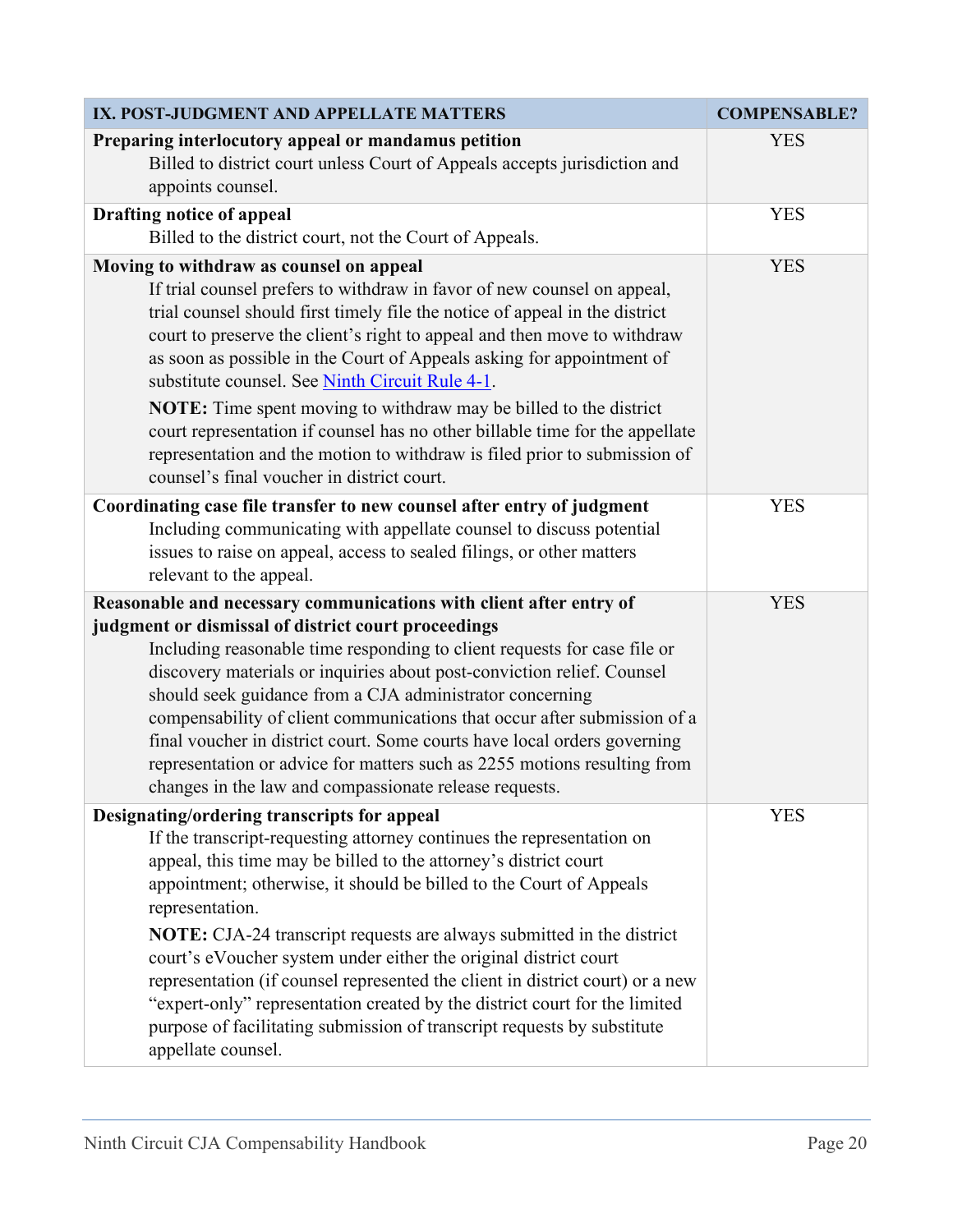| IX. POST-JUDGMENT AND APPELLATE MATTERS                                                                                                                                                                                                                                                                                                                                                                                                                                                                                                                                                                                                                                                                                                                                                                                                                      | <b>COMPENSABLE?</b> |
|--------------------------------------------------------------------------------------------------------------------------------------------------------------------------------------------------------------------------------------------------------------------------------------------------------------------------------------------------------------------------------------------------------------------------------------------------------------------------------------------------------------------------------------------------------------------------------------------------------------------------------------------------------------------------------------------------------------------------------------------------------------------------------------------------------------------------------------------------------------|---------------------|
| Designating/ordering transcripts other than for appeal<br>Counsel must identify a representational purpose when ordering<br>transcripts at a client's request for reasons other than an appeal.                                                                                                                                                                                                                                                                                                                                                                                                                                                                                                                                                                                                                                                              | <b>DEPENDS</b>      |
| Designating/ordering transcripts for BOP placement purposes<br>Or for other purposes unrelated to the defense of the criminal case.                                                                                                                                                                                                                                                                                                                                                                                                                                                                                                                                                                                                                                                                                                                          | N <sub>O</sub>      |
| <b>Unsealing district court documents for appeal</b><br>Counsel should consult with the Court of Appeals CJA Administrative<br>Attorney about whether time spent in district court seeking to unseal<br>documents for appeal should be billed to the Court of Appeals.                                                                                                                                                                                                                                                                                                                                                                                                                                                                                                                                                                                       | <b>YES</b>          |
| Requesting or facilitating bail pending appeal<br>If counsel represented the client in district court, this may be billed to the<br>district court on a final or supplemental voucher; otherwise, the work can<br>be billed to the Court of Appeals as an ancillary matter.                                                                                                                                                                                                                                                                                                                                                                                                                                                                                                                                                                                  | <b>YES</b>          |
| Printing, scanning, or downloading transcripts or excerpts of record                                                                                                                                                                                                                                                                                                                                                                                                                                                                                                                                                                                                                                                                                                                                                                                         | NO                  |
| Preparing Certificate of Appealability (COA) for Habeas<br>Consistent with Rule 11 of the Rules Governing $\S$ 2254 and $\S$ 2255<br>Cases, courts must issue or deny a COA when entering a final order<br>adverse to the petitioner. Thus, COA briefing in the district court<br>typically is permitted only if the court concludes that it cannot rule<br>without additional argument from the parties.<br>If a COA is denied by the district court and an NOA is filed, counsel may<br>bill the appellate representation for preparing a COA request in the Court<br>of Appeals, regardless if the COA is granted. If a COA is granted by the<br>district court, appellate counsel should not prepare a COA request in the<br>Court of Appeals but may brief uncertified claims in the opening brief, as<br>provided by Ninth Circuit Local Rule 22-1(e). | <b>DEPENDS</b>      |
| Preparing appellate briefs and motions<br>Including time and expense for researching and drafting appellate briefs<br>as well as motions, continuance requests, and petitions for rehearing filed<br>in the Court of Appeals.                                                                                                                                                                                                                                                                                                                                                                                                                                                                                                                                                                                                                                | <b>YES</b>          |
| Ordering duplication of briefs through copy service                                                                                                                                                                                                                                                                                                                                                                                                                                                                                                                                                                                                                                                                                                                                                                                                          | N <sub>O</sub>      |
| Time spent placing a copy order is non-compensable administrative work<br>as explained in <b>Section II</b> . However, reasonable duplication costs may be<br>reimbursed as an expense as discussed in Section XII.                                                                                                                                                                                                                                                                                                                                                                                                                                                                                                                                                                                                                                          |                     |
| Copying briefs and mailing to client<br>Time spent physically printing or copying is non-compensable<br>administrative work as explained in <b>Section II</b> . However, reasonable<br>copy and mailing costs may be reimbursed as an expense as discussed in<br>Section XII.                                                                                                                                                                                                                                                                                                                                                                                                                                                                                                                                                                                | NO                  |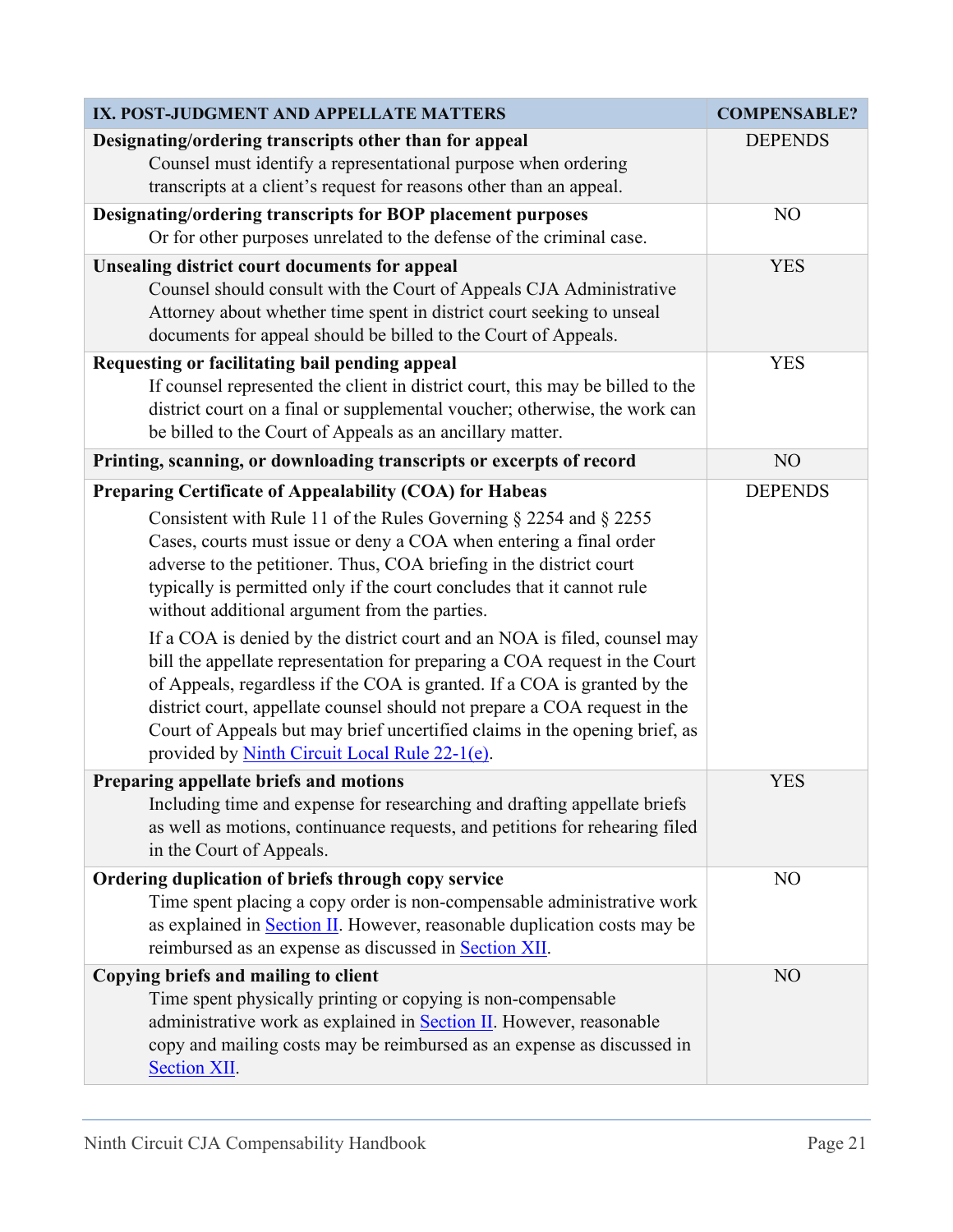| IX. POST-JUDGMENT AND APPELLATE MATTERS                                                                                                                                                                                                                                                                                                                                                                                                                                                                                                                  | <b>COMPENSABLE?</b> |
|----------------------------------------------------------------------------------------------------------------------------------------------------------------------------------------------------------------------------------------------------------------------------------------------------------------------------------------------------------------------------------------------------------------------------------------------------------------------------------------------------------------------------------------------------------|---------------------|
| Acknowledging oral argument date as required by the Court of Appeals<br>Time spent to complete this ministerial task must not exceed 0.1 hrs.                                                                                                                                                                                                                                                                                                                                                                                                            | <b>YES</b>          |
| Preparing or responding to certiorari petition<br>Work related to a certiorari petition is billed to the Court of Appeals. If<br>the petition is granted, counsel's time on merits briefs and oral argument<br>is billed to the United States Supreme Court.                                                                                                                                                                                                                                                                                             | <b>YES</b>          |
| Preparing an Information Summary Form for the Court of Appeals<br>An Information Summary Form must accompany every voucher<br>submitted to the Court of Appeals.                                                                                                                                                                                                                                                                                                                                                                                         | NO                  |
| <b>Undertaking ancillary state court work</b><br>Counsel must obtain prior court authorization to bill the federal district<br>or appellate court for ancillary state court work, such as filing a<br>successive state post-conviction petition or seeking other relief in state<br>court.                                                                                                                                                                                                                                                               | <b>DEPENDS</b>      |
| Responding to allegation of ineffectiveness in a 28 U.S.C. § 2255 petition                                                                                                                                                                                                                                                                                                                                                                                                                                                                               | N <sub>O</sub>      |
| Because defending against an IAC claim is not representational work on<br>behalf of the former client, counsel may not be reimbursed through the<br>CJA for time spent responding to a former client's allegation of<br>ineffectiveness raised in a post-conviction proceeding.                                                                                                                                                                                                                                                                          |                     |
| Preparing requests to file second or successive (SOS) habeas petition                                                                                                                                                                                                                                                                                                                                                                                                                                                                                    | <b>YES</b>          |
| Whether work on an SOS request is billed to the district court or<br>appellate court will depend on the specific circumstances of the case;<br>counsel should consult with the local CJA administrator, Supervising<br>Attorney/Resource Counsel, or Court of Appeals CJA Administrative<br>Attorney.                                                                                                                                                                                                                                                    |                     |
| Seeking relief based on a change in law or statute                                                                                                                                                                                                                                                                                                                                                                                                                                                                                                       | YES*                |
| *Courts have discretion to appoint counsel to prepare a motion or<br>petition seeking relief based on a change in law or statute (e.g.<br>compassionate release, First Step Act litigation, Johnson relief, etc.).<br>Counsel must seek PRIOR approval and move for appointment, even if<br>counsel represented the client at sentencing. If the case is pending appeal<br>and appellate counsel wants to pursue relief, appellate counsel must seek<br>appointment in district court to undertake the representation and bill to<br>the district court. |                     |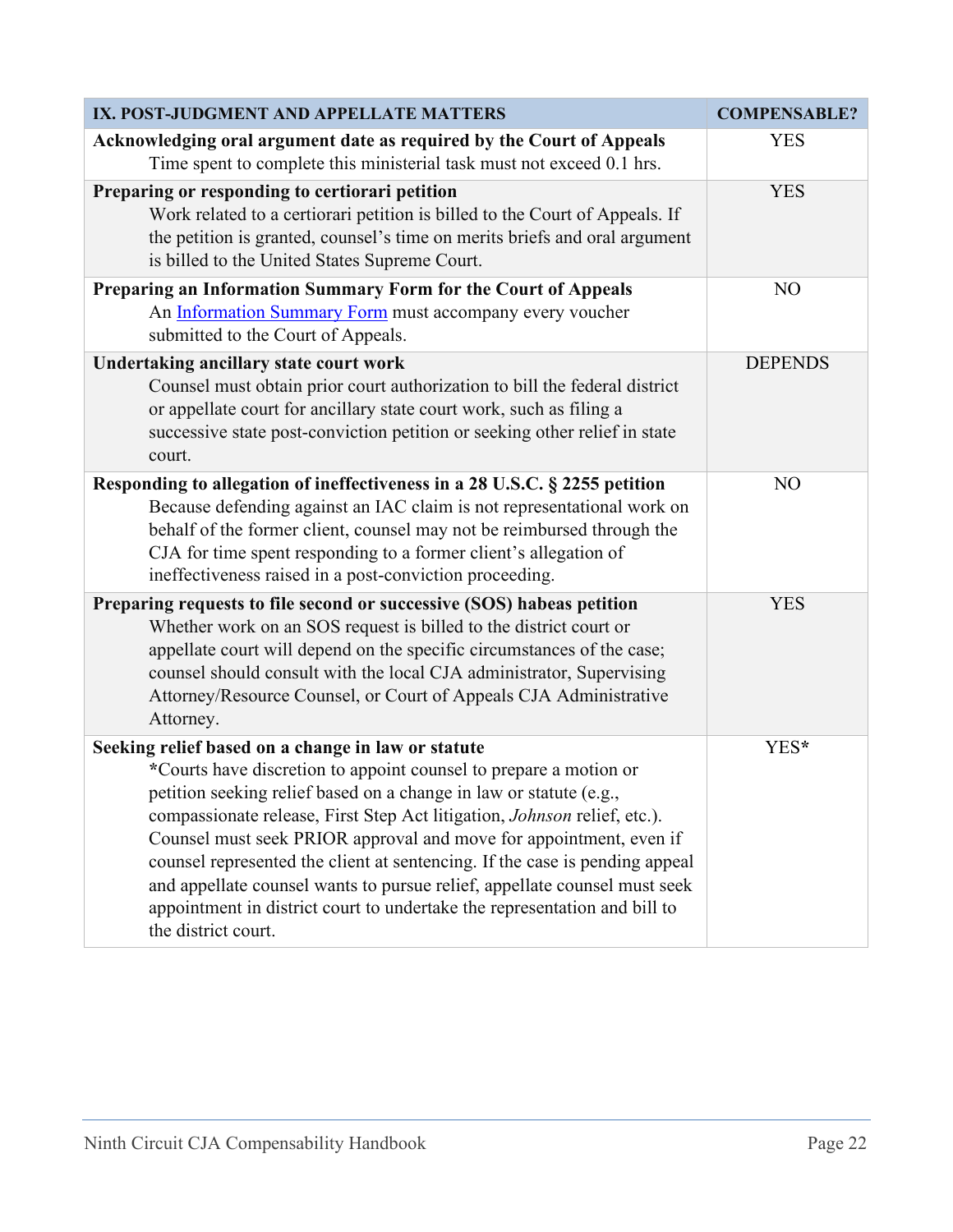#### <span id="page-24-0"></span>**X. CLIENT SERVICES**

The CJA Guidelines provide that items of a personal nature purchased for or on behalf of a client are not reimbursable. This includes clothing, haircuts, cigarettes, meals, candy, and other "incidental expenses of a personal nature" that are not considered legal representation. See, e.g., CJA Guideline § [230.66.20.](https://www.uscourts.gov/rules-policies/judiciary-policies/cja-guidelines/chapter-2-ss-230-compensation-and-expenses#a230_66_20) Incidental expenses of a personal nature include assisting the client in the disposition of the client's personal property (unless obtaining access to the property could reasonably contribute to a representational purpose), arranging for the placement of the client's minor children, assisting the client in executing the conditions of probation or supervised release (e.g., finding employment or housing or arranging for drug or alcohol counseling), and providing legal assistance in matters unrelated to resolution of the CJA case, though possibly incidental to the client's arrest (e.g., helping a detained client execute a Power of Attorney to permit family members to transact on the client's behalf).

Although defense attorneys often feel morally or even ethically obligated to assist their clients or their clients' family members with personal matters, activities that are personal in nature are not reimbursable under the CJA absent an articulated and reasonable representational purpose. The determination of whether a service is personal in nature or compensable under the CJA is ultimately within the discretion of the approving authority. As private attorneys, CJA counsel may undertake certain tasks pro bono if they do not conflict with the appointed representation.

*Cautionary Note: Counsel are sometimes asked to undertake representational matters unrelated to the CJA appointment, such as state or local charges or a civil matter. While such activities are not categorically prohibited, the [CJA Guidelines](https://www.uscourts.gov/rules-policies/judiciary-policies/cja-guidelines/chapter-2-ss-230-compensation-and-expenses#a230_40) make clear that counsel may not accept payments from or on behalf of a CJA client without prior authorization. Where authorized, such situations present difficulties and attorneys are required to maintain careful records separating billing for CJA versus non-CJA activities.*

The two most common quasi-personal services that frustrate both counsel and voucher reviewers involve obtaining clothing for a detained client in connection with court appearances and retrieving a client's personal belongings seized at the time of arrest. While ensuring a client is dressed appropriately for court arguably has a representational purpose,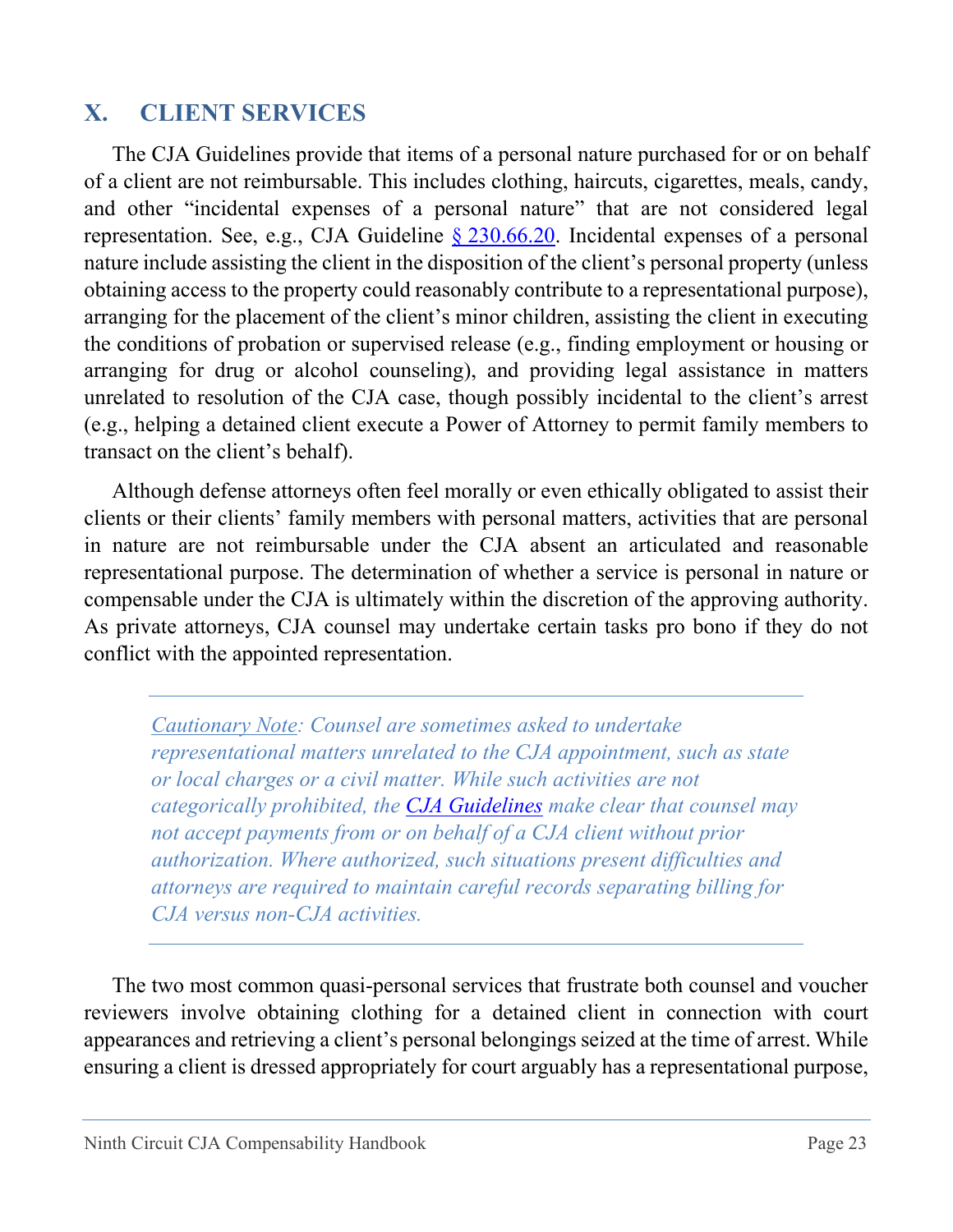the CJA Guidelines clearly preclude compensation for time spent by counsel to procure such clothing. However, similar to scheduling-related communications addressed in [Section V,](#page-10-0) communications where a clothing-related discussion is incidental to some other case-specific topic or issue are compensable (e.g., asking a family member about arranging for clothing while also discussing what to expect at an upcoming court hearing). For these types of "mixed" calls or emails, counsel's billing should identify the non-personal aspect of the communication.

With respect to a client's personal property, counsel or a service provider may be compensated for retrieving or arranging for others to retrieve items that have potential evidentiary or investigative value relevant to the charges or to potential mitigation (e.g., immigration or other identification, cash, documents, address book, laptop, mobile phone, or other electronic device) or if the retrieval is incidental to some other task (e.g., interviewing a case agent). Billing entries for such work should explain how obtaining access to the personal property furthered a representational purpose to avoid being reduced as non-compensable services of a personal nature.

Work on legal matters ancillary to the criminal representation are not "services of a personal nature" and may be compensated as provided in CJA Guideline [§ 210.20.30.](https://www.uscourts.gov/rules-policies/judiciary-policies/cja-guidelines/chapter-2-ss-210-representation-under-cja#a210_20_30) The court is responsible for determining whether a matter is ancillary to the principal criminal charge and, whenever feasible, advance authorization should be sought. If authorized, the scope of representation extends only to the part of the ancillary matter that relates to the principal criminal charge and correlative objective in providing the representation.

| <b>X. CLIENT SERVICES</b>                                                                                                             | <b>COMPENSABLE?</b> |
|---------------------------------------------------------------------------------------------------------------------------------------|---------------------|
| Procuring or arranging for others to procure clothing for client                                                                      | NO <sub>1</sub>     |
| Time spent solely arranging clothing for court or release (e.g.,                                                                      |                     |
| communicating with a client or client's family, visiting a defender office                                                            |                     |
| closet, shopping at a thrift store). However, the act of arranging for<br>clothing may be accomplished contemporaneously with hearing |                     |
| preparation, interviews, family consultations, or other substantive matters                                                           |                     |
| as incidental to that work. In that event, counsel's voucher should                                                                   |                     |
| describe the non-clothing-related aspect of the billed time.                                                                          |                     |
| Arranging for client haircut                                                                                                          | N <sub>O</sub>      |
| Furnishing cigarettes, candy, meals, etc.                                                                                             | NO <sub>1</sub>     |
| Including putting money on a client's account at a detention center.                                                                  |                     |
| Communicating with client, client's family, or agents about client's                                                                  | <b>YES</b>          |
| personal property if subject to civil forfeiture or return under Federal                                                              |                     |
| <b>Rules of Criminal Procedure <math>41(g)</math></b>                                                                                 |                     |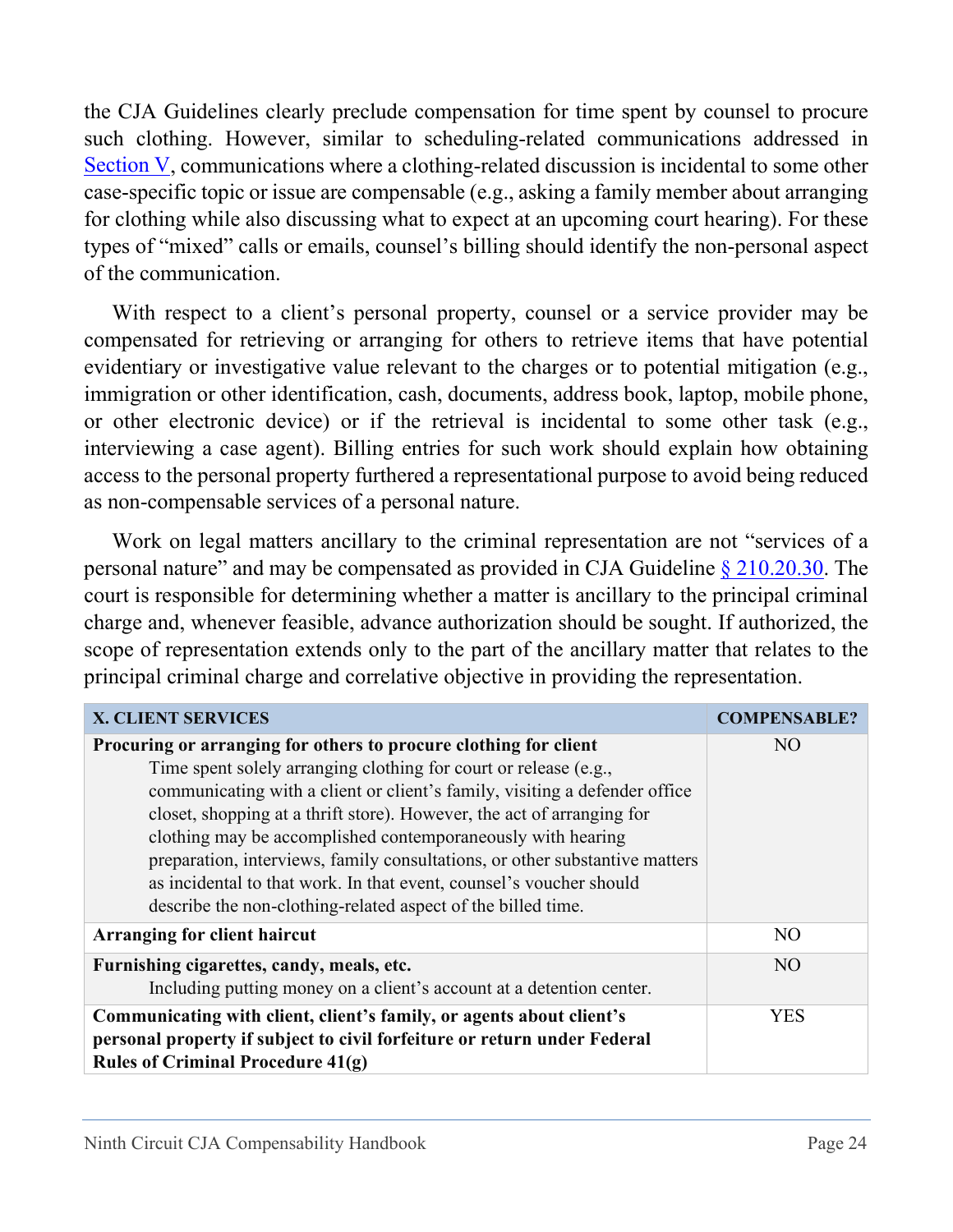| <b>X. CLIENT SERVICES</b>                                                                                                                                                                                                                                                                                                                                                                                                                                                                                                                                                                                                                                                                                                                                                                                                                                         | <b>COMPENSABLE?</b> |
|-------------------------------------------------------------------------------------------------------------------------------------------------------------------------------------------------------------------------------------------------------------------------------------------------------------------------------------------------------------------------------------------------------------------------------------------------------------------------------------------------------------------------------------------------------------------------------------------------------------------------------------------------------------------------------------------------------------------------------------------------------------------------------------------------------------------------------------------------------------------|---------------------|
| Retrieving or arranging for others to retrieve critical client property that<br>has potential evidentiary, investigatory, or other representational purpose<br>Critical client property includes items such as immigration or other<br>identification documents, cash, address or phone books, laptops, and<br>mobile phones or other electronic devices that may support the resolution<br>of criminal matters or assist foreign national clients in a safe return<br>should they be removed. Counsel should utilize a lower-cost service<br>provider to retrieve the property. Billing entries for property retrieval<br>must explain the representational purpose to avoid being reduced as non-<br>compensable services of a personal nature. If the work is found to be<br>compensable, related expenses such as mileage or postage also are<br>compensable. | <b>YES</b>          |
| Assisting detained client in obtaining medical care or addressing a condition<br>of confinement if there is a representational purpose<br>*Assisting a detained client to obtain medical care or address some other<br>condition related to confinement must have a CJA representational<br>purpose (e.g., to facilitate attorney-client communication, access to the<br>client, or client participation in their defense or court proceedings) for<br>counsel to be reimbursed for this work. Billing entries should explain the<br>representational purpose to avoid being reduced as non-compensable<br>services of a personal nature.                                                                                                                                                                                                                         | YES*                |
| Assisting client with requirements of pretrial diversion program<br>This is distinguished from assisting a client after judgment in executing<br>conditions of probation or supervised release, which is a non-<br>compensable service of a personal nature under CJA Guideline<br>$§$ 230.66.20.                                                                                                                                                                                                                                                                                                                                                                                                                                                                                                                                                                 | <b>YES</b>          |
| Petitioning for modification of detention conditions<br>Including for an detained client to attend a funeral or an out-of-custody<br>client to travel outside the district. Such efforts may require<br>communicating with Pretrial Services or the U.S. Attorney's Office,<br>which are compensable tasks and not services of a personal nature.<br>NOTE: Attorneys and service providers may not be reimbursed for the<br>time and expense of transporting a client to attend a funeral or other<br>personal matter.                                                                                                                                                                                                                                                                                                                                            | <b>YES</b>          |
| Arranging for the placement of minor children of the client                                                                                                                                                                                                                                                                                                                                                                                                                                                                                                                                                                                                                                                                                                                                                                                                       | N <sub>O</sub>      |
| Providing representation in related state court or other ancillary matters<br>Work related to state court proceedings or other ancillary matters may be<br>compensable. Counsel should obtain prior authorization from the court.<br>CJA Guideline $§$ 210.20.30.                                                                                                                                                                                                                                                                                                                                                                                                                                                                                                                                                                                                 | <b>DEPENDS</b>      |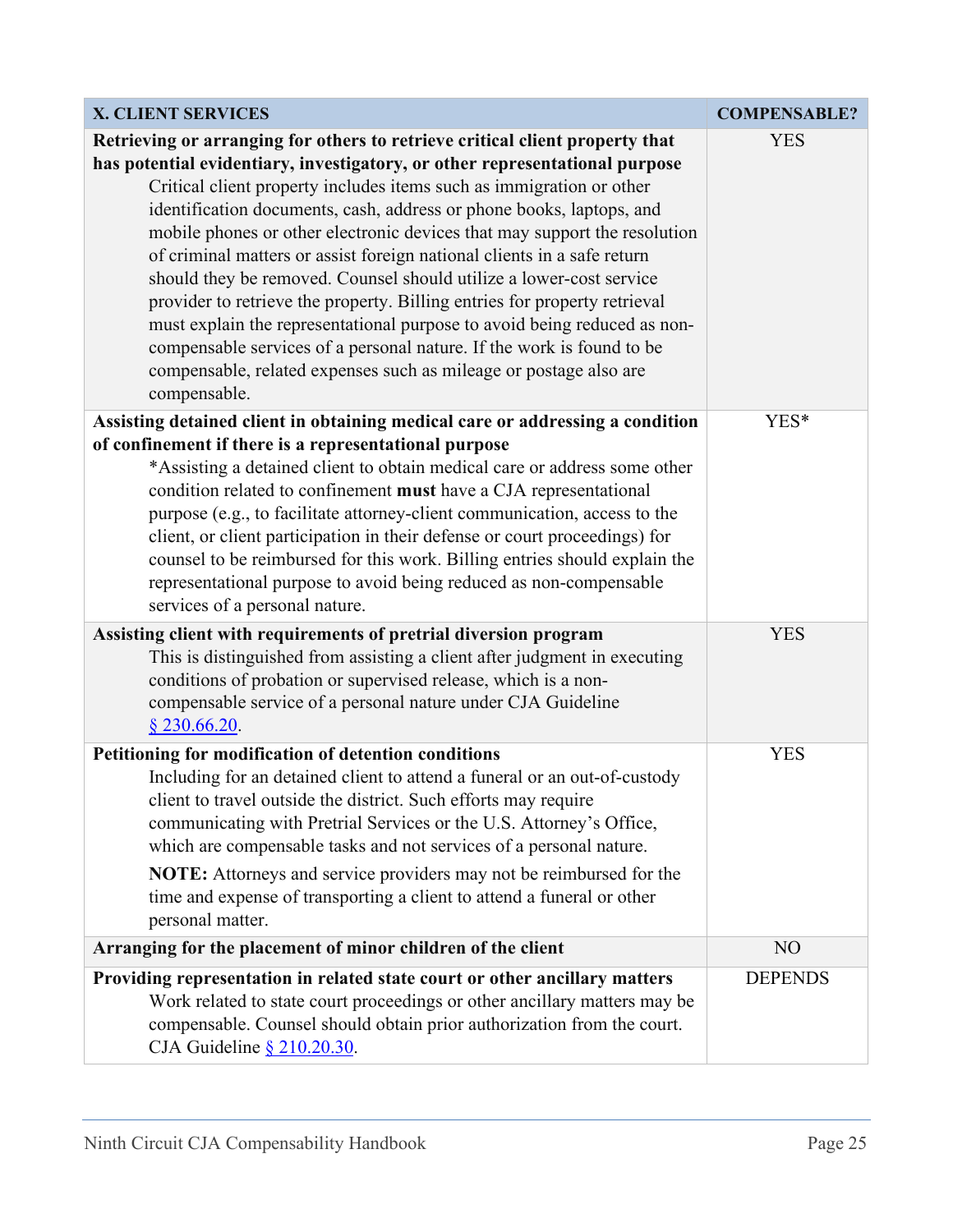#### <span id="page-27-0"></span>**XI. TRAVEL AND WAITING TIME**

Counsel and service providers are entitled to compensation for time spent conducting necessary and reasonable travel in furtherance of the representation. This includes travel to visit a detained client or interview a witness. While these are easy examples, other situations are more difficult, including local driving to accomplish non-compensable administrative tasks (such as photocopying or mailing documents to a client). As explained in [Section II,](#page-3-1) the hourly rate paid to counsel and service providers is intended to compensate for general office overhead, including clerical assistance. Many CJA attorneys and providers work from home and lack conveniences such as a high-volume copier or daily express mail pickup. Thus, it may be necessary to take frequent trips to a post office, shipping company, copy center, or office supply store. However, such travel is generally considered part of office overhead (which is overall less costly when working solely from a home office) and thus not reimbursable except in extraordinary or unusual circumstances.

For air and overnight travel, authorization must be sought **in advance** unless court or district policy establishes otherwise. Prior authorization assists in obtaining reduced and refundable government travel rates. See CJA Guideline  $\S 230.63.40(d)$ . In the absence of exigent circumstances, travel authorization requests should be submitted at least 10 business days ahead of the proposed travel (using the procedures established by the court) and should detail the purpose, proposed itinerary, duration, and estimated travel expenses. All air travel and car rentals must be pre-authorized by the court and should generally be booked through the judiciary's contract travel agent. Where other travel arrangements are made, absent reasonable justification, reimbursement will generally be limited to the government rate.

Ordinarily, compensable time for travel includes only those hours actually spent in or awaiting transit. While traveling, time spent on substantive work should be billed separately from pure travel time (in which no work is performed, whether on CJA or privately retained cases) and clearly denoted on the voucher as work accomplished while in travel status. Compensation for pure travel time may not be claimed in one case if billable work in another case is undertaken at the same time while in travel status (double billing); if such work is for another CJA representation, the fact the work occurred while in travel status on a different case should be noted in the voucher. Counsel and service providers are expected to undertake substantive work whenever possible while in travel status (e.g., while waiting at an airport or on a plane) and excessive "travel only" time when work could have been undertaken while in transit is likely to be scrutinized.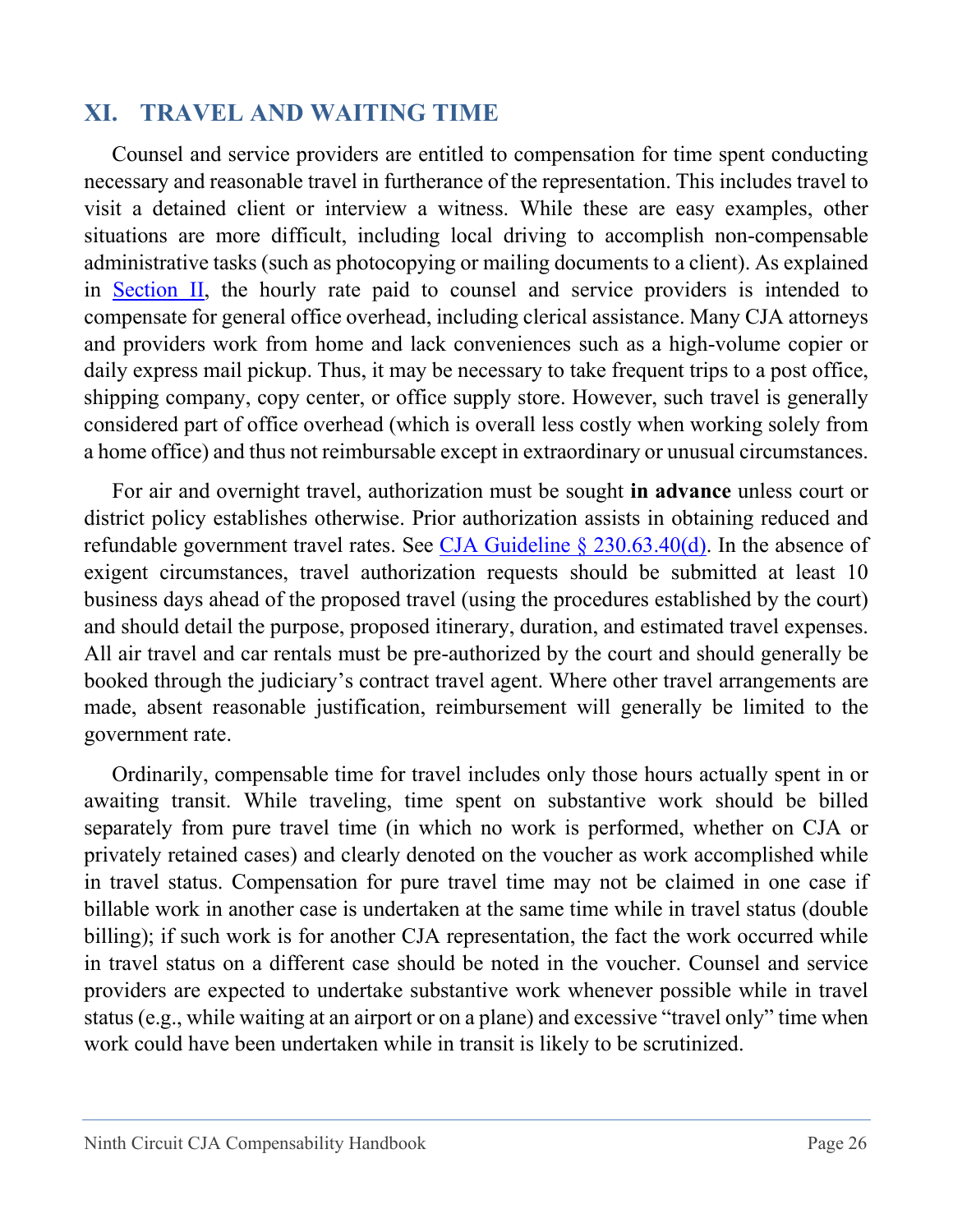CJA reimburses for reasonable expenses actually incurred during travel rather than on a flat per-diem basis. As such, itemized receipts are generally required for all reimbursable expenses. If a receipt is not available, counsel should submit an explanation of the expense and substantiation of the charge to the best of the traveler's ability.

In determining whether incurred expenses are "reasonable," voucher reviewers are guided by travel and subsistence expense levels set by the [Judiciary Staff Travel](https://www.uscourts.gov/rules-policies/judiciary-policies/judiciary-staff-travel-regulations)  [Regulations.](https://www.uscourts.gov/rules-policies/judiciary-policies/judiciary-staff-travel-regulations) Expenses may include parking fees, tolls, mileage for personally owned vehicles, meals, and lodging. Receipts should include line-item details, especially for meals (i.e., not summary credit card receipts). Meal expenses for same-day travel in excess of 12 hours are reimbursable. The maximum reimbursement for airfare booked by the traveler directly is the prevailing government contract rate. The U.S. General Services Administration's (GSA) website [\(gsa.gov/travel-resources\)](https://www.gsa.gov/travel-resources) publishes government rates for air [travel between most cities](https://cpsearch.fas.gsa.gov/cpsearch/search.do) and for daily [lodging/subsistence.](https://www.gsa.gov/travel/plan-book/per-diem-rates)

Alcoholic beverages, entertainment (e.g., movies), travel insurance, parking fines or fees for traffic violations, personal automobile expenses, increased costs incurred by traveling indirect routes for personal reasons, and use of taxis to obtain meals are not reimbursable. If a traveler lengthens a trip or incurs any cost for personal reasons or performs work that is not related to the purpose of the official travel, the increased cost caused by such action also is not reimbursable.

Under [18 U.S.C. § 4285,](https://www.law.cornell.edu/uscode/text/18/4285) the U.S. Marshals Service is responsible for transporting outof-custody clients to court. However, as explained in the Cardone Report, the cost of return transportation is not included in this statutory mandate, nor is the cost of lodging and subsistence while an out-of-custody client is attending proceedings in court (e.g., trial). Although not required by statute, the Marshals Service in some districts has acquiesced when ordered by courts to pay for return travel and lodging/subsistence of out-of-custody defendants. Similarly, the Pretrial Services Office in some districts has assisted with locating temporary housing. While the CJA generally may not be used to pay for client lodging or subsistence, at least one court has broadly construed the term "other services" in 18 U.S.C. § 3006A(e)(1) to include lodging for an out-of-state defendant during trial. See United States v. Mendoza, 734 F.Supp.2d 281 (E.D.N.Y. 2010). Questions concerning travel for out-of-custody clients should be directed to the presiding judge or other approving authority.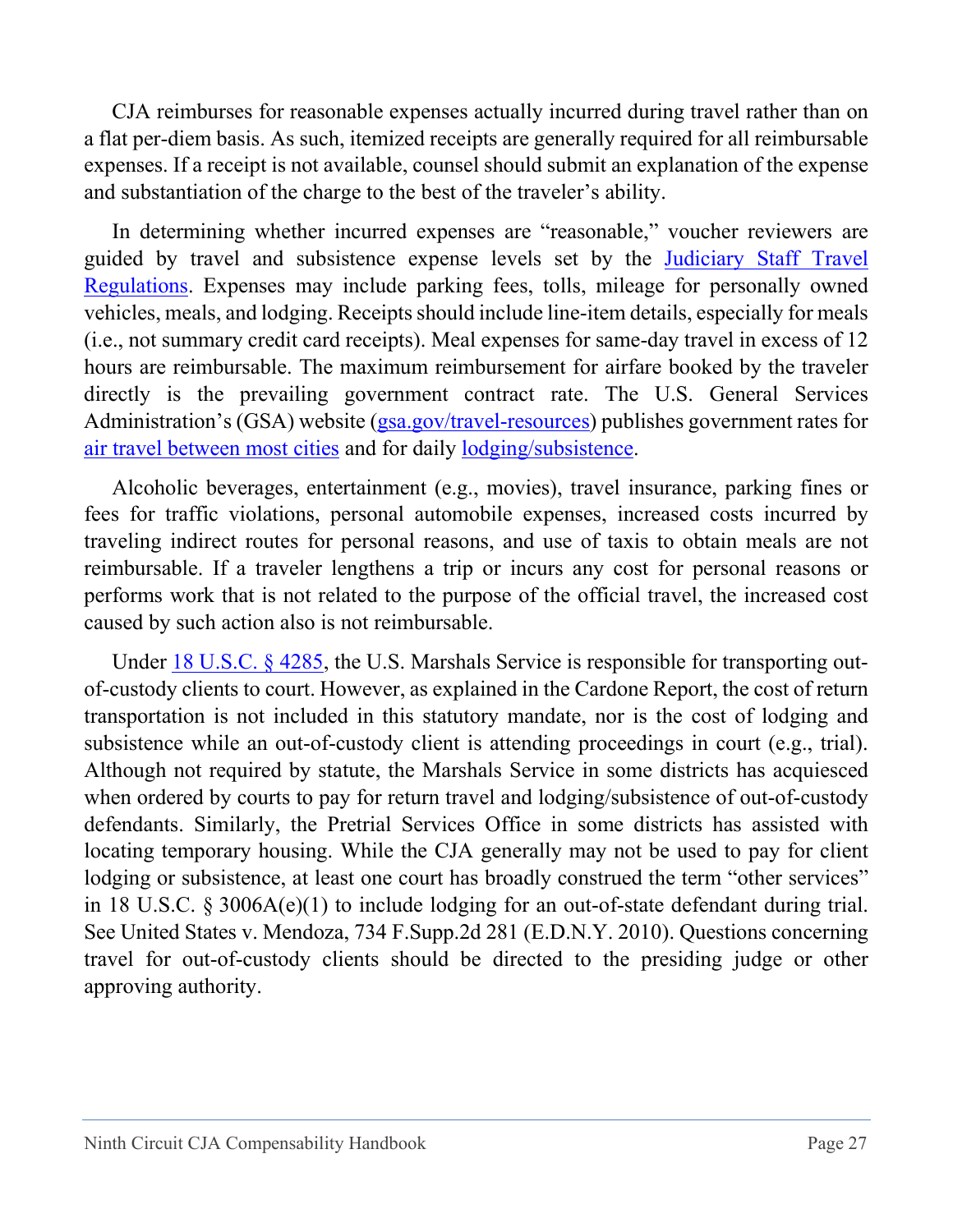| XI. TRAVEL AND WAITING TIME                                                                                                                                                                                                                                                                                                                                                                                                                                                                                                                                                                                                                                                                                                                                                                                                                                                                                                                                                                                                                       | <b>COMPENSABLE?</b> |
|---------------------------------------------------------------------------------------------------------------------------------------------------------------------------------------------------------------------------------------------------------------------------------------------------------------------------------------------------------------------------------------------------------------------------------------------------------------------------------------------------------------------------------------------------------------------------------------------------------------------------------------------------------------------------------------------------------------------------------------------------------------------------------------------------------------------------------------------------------------------------------------------------------------------------------------------------------------------------------------------------------------------------------------------------|---------------------|
| Preparing a travel request<br>Including time for estimating expenses. Counsel should consult GSA's<br>website for government airfare rates and per diem rates for lodging/meals<br>$\&$ incidentals. It should not take more than 0.2 hours to conduct this<br>research absent unique and extraordinary circumstances.                                                                                                                                                                                                                                                                                                                                                                                                                                                                                                                                                                                                                                                                                                                            | <b>YES</b>          |
| <b>Booking travel</b>                                                                                                                                                                                                                                                                                                                                                                                                                                                                                                                                                                                                                                                                                                                                                                                                                                                                                                                                                                                                                             | N <sub>O</sub>      |
| <b>Traveling to courthouse for court appearances</b><br>Subject to district-specific rules or limits.                                                                                                                                                                                                                                                                                                                                                                                                                                                                                                                                                                                                                                                                                                                                                                                                                                                                                                                                             | <b>YES</b>          |
| Traveling to courthouse for other representational purpose when required<br>Including travel to courthouse to deliver required courtesy copies, file<br>materials that cannot be submitted electronically, or obtain items not<br>available in CM/ECF. If possible, attorneys should use the most cost-<br>effective method for delivery, e.g., U.S. postal mail, or combine the task<br>with other work requiring travel to the courthouse.                                                                                                                                                                                                                                                                                                                                                                                                                                                                                                                                                                                                      | <b>YES</b>          |
| Arriving before scheduled start time of hearing, meeting, or client visit<br>Limited time before a hearing, meeting, or client visit is scheduled to<br>begin (up to 0.3 hours unless ordered to arrive earlier by the court).                                                                                                                                                                                                                                                                                                                                                                                                                                                                                                                                                                                                                                                                                                                                                                                                                    | <b>YES</b>          |
| Wait time between scheduled and actual start time of hearing, meeting, or<br>client visit<br>Unless counsel is able to conduct other work while waiting. Includes<br>time waiting for matter to be called after court calendar begins.                                                                                                                                                                                                                                                                                                                                                                                                                                                                                                                                                                                                                                                                                                                                                                                                            | <b>YES</b>          |
| Traveling to meet with out-of-custody client<br>For meetings at an attorney's office that do not coincide with<br>transportation to a court proceeding provided by the U.S. Marshals<br>Service, out-of-custody clients should travel at their own expense when<br>feasible. For clients that lack the means to travel, counsel may request<br>that CJA cover the cost of transporting the client to meet with counsel<br>when doing so would be economically advantageous to the CJA<br>compared to counsel traveling to the client's locale.<br>Counsel should seek advance authorization and provide a comparison of<br>costs for the client to be transported to and from the attorney's office and<br>for counsel to travel to and from the client's locale (including attorney<br>time and travel expenses). If approved, counsel should consult with a<br>CJA administrator for guidance on booking client travel. Client travel<br>expenses are ordinarily limited to the cost of transport and do not include<br>lodging or subsistence. | <b>YES</b>          |
| Traveling and wait time to meet with client at detention facility<br>Subject to district-specific rules or limits.                                                                                                                                                                                                                                                                                                                                                                                                                                                                                                                                                                                                                                                                                                                                                                                                                                                                                                                                | <b>YES</b>          |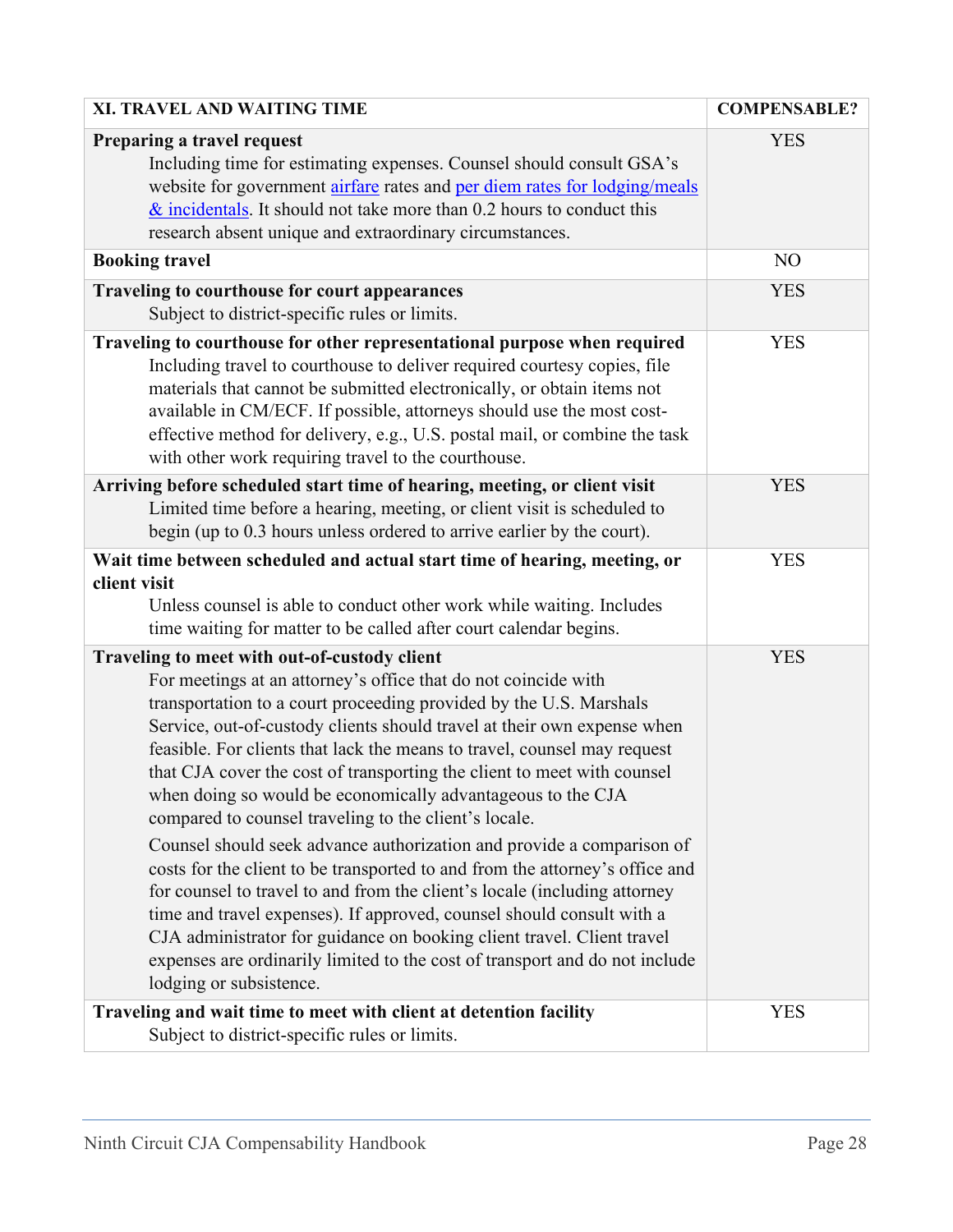| Traveling to meet with a defense team member<br>In furtherance of their fiduciary duty under the CJA to work efficiently,<br>counsel and service providers should exercise professional judgment in<br>determining whether a meeting's objective can be accomplished using<br>video or audio conferencing.                                                                                                                                                  | <b>YES</b>     |
|-------------------------------------------------------------------------------------------------------------------------------------------------------------------------------------------------------------------------------------------------------------------------------------------------------------------------------------------------------------------------------------------------------------------------------------------------------------|----------------|
| Traveling to pick up discovery<br>Whenever feasible, counsel should coordinate discovery pickup at the<br>U.S. Attorney's Office with other tasks such as meeting with the<br>assigned AUSA and are encouraged to delegate pick up to a lower-cost<br>service provider. While travel time to a commercial printing or copy<br>center is not ordinarily compensable, it may be allowed if the vendor is<br>used by the Government for discovery productions. | <b>YES</b>     |
| Traveling to and wait time at print/copy center<br>Except in unusual or extraordinary circumstances of the type that would<br>normally result in an additional charge to a fee-paying client. See CJA<br>Guideline § 320.70.30.                                                                                                                                                                                                                             | N <sub>O</sub> |
| Traveling to and wait time at post office                                                                                                                                                                                                                                                                                                                                                                                                                   | N <sub>O</sub> |
| Traveling to purchase a hard drive or other office supplies                                                                                                                                                                                                                                                                                                                                                                                                 | NO             |
| Traveling by car when mileage plus attorney travel time is less than airfare<br>Travel should be by the most expeditious means of transportation<br>practicable and commensurate with the nature and purpose of the duties<br>of the individual requiring travel.                                                                                                                                                                                           | <b>YES</b>     |
| Transporting client to/from court, airport, rehabilitation facility, or another<br>locale<br>Unless such travel is incidental to a client meeting, in which case the<br>time would be billed as communicating with client, not traveling.                                                                                                                                                                                                                   | N <sub>O</sub> |
| Walking/escorting client within courthouse to probation, pretrial, or U.S.<br><b>Marshals Service</b>                                                                                                                                                                                                                                                                                                                                                       | <b>YES</b>     |

## <span id="page-30-0"></span>**XII. GENERAL OFFICE OVERHEAD AND OTHER EXPENSES**

As provided in CJA Guideline [§ 230.66.10](https://www.uscourts.gov/rules-policies/judiciary-policies/cja-guidelines/chapter-2-ss-230-compensation-and-expenses#a230_66_10) and discussed in [Section II](#page-3-1) above, counsel's hourly rate is intended to include compensation for general office expenses, including personnel, rent, telephone, cell phone, internet, general video and teleconferencing services, and clerical assistance. However, unusual or extraordinary expenses of these types may rise to the level of "other services necessary for an adequate defense" under [18](https://www.law.cornell.edu/uscode/text/18/3006A#d_1)  [U.S.C. § 3006A\(d\)\(1\),](https://www.law.cornell.edu/uscode/text/18/3006A#d_1) especially if the circumstances from which the need arises would normally result in an additional charge to a fee-paying client. CJA Guideline § [320.70.30.](https://www.uscourts.gov/rules-policies/judiciary-policies/cja-guidelines/chapter-3-ss-320-authorization-investigative-expert#a320_70_30)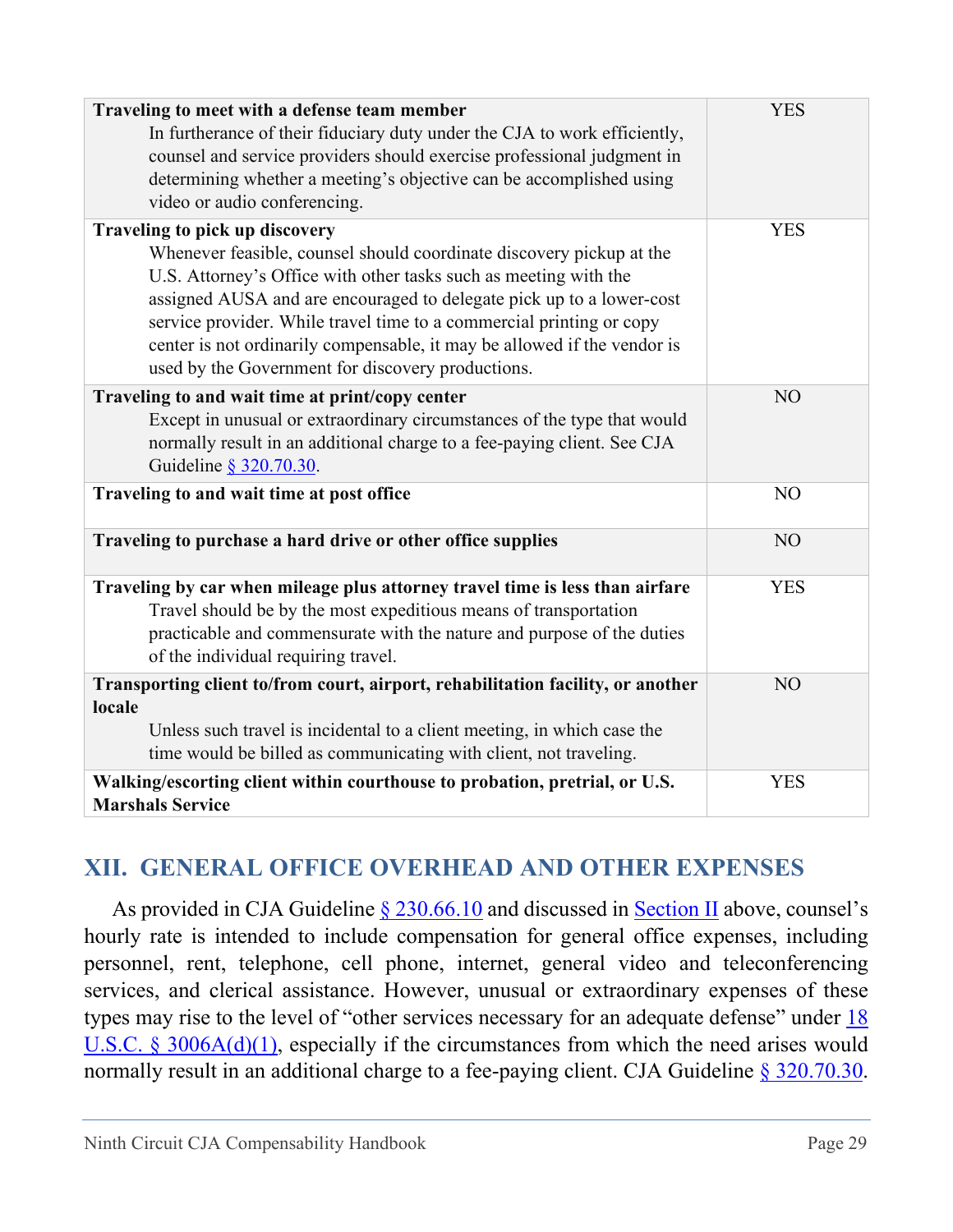Prior authorization should be sought before incurring any unusual or extraordinary expenses.

Reasonable out-of-pocket expenses may be reimbursed if itemized and documented. Expenses for services such as interpretation or translation are not considered out-of-pocket expenses and should not be paid out-of-pocket by counsel except under unusual circumstances where use of a service provider voucher would be impracticable. Such circumstances must be documented in the attorney's voucher. In most circumstances, service provider expenses should be submitted on form CJA-21/31 after obtaining prior authorization, if required.

Similarly, the acquisition of computer hardware or software not typically available in a law office and reasonably necessary to the representation, including the procurement of litigation support services such as cloud hosting for discovery review, should be submitted on form CJA-21/31. Prior authorization for computer hardware, software, or litigation support services is required. If combined costs are expected to exceed \$10,000, appointed counsel must consult with the local CJA office or the [National Litigation Support Team](https://www.fd.org/litigation-support/who-national-litigation-support-team) for guidance.

Commercial duplication services may be paid out of pocket by counsel and reimbursed as an expense on CJA-20/30 or paid directly to the vendor via a CJA-21/31. Prior authorization should be sought if copy expenses are likely to exceed \$500.

Transcripts of federal court proceedings are ordered using a CJA-24. The cost of transcripts of nonfederal proceedings (e.g., state court hearing) may be paid directly to the court reporter through a CJA-21/31 after obtaining any required prior authorization or may be purchased out-of-pocket by counsel and reimbursed. Consult the local CJA office for guidance on purchasing transcripts of nonfederal proceedings.

As the amount of electronic discovery continues to expand, counsel are expected to be mindful of adjusting to new technologies that assist with organization and review of discovery and avoid unnecessary printing and copying of voluminous materials. Whenever feasible, discovery should be provided to a client or service providers in an electronic format.

This same guidance regarding reimbursement of counsel's expenses applies in determining the reasonableness of expenses incurred by service providers. CJA Guideline [§ 320.80.10.](https://www.uscourts.gov/rules-policies/judiciary-policies/cja-guidelines/chapter-3-ss-320-authorization-investigative-expert#a320_80)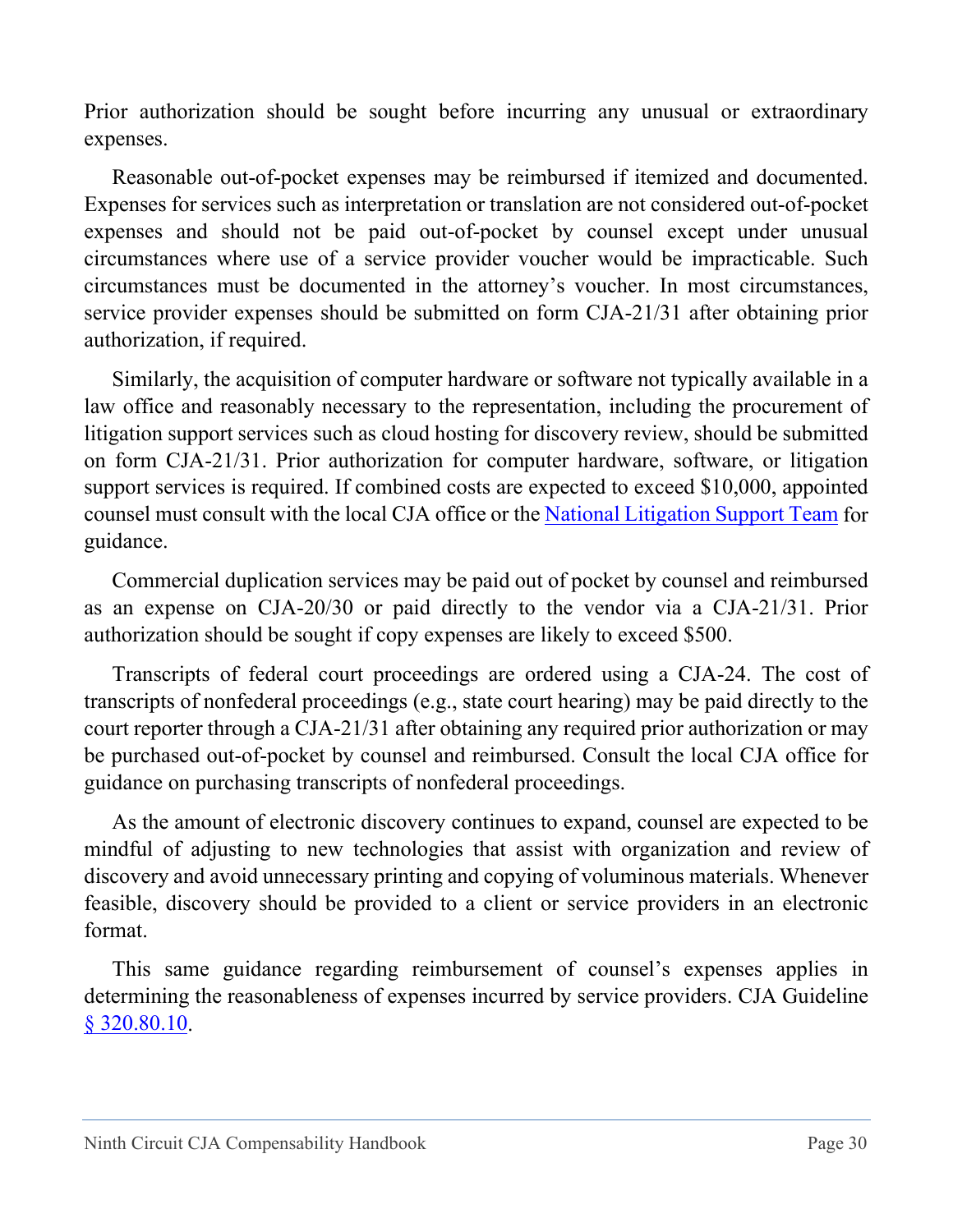| XII. GENERAL OFFICE OVERHEAD AND OTHER EXPENSES                                                                                                                                                                                                                                                                                                                                                                                                                                       | <b>REIMBURSABLE?</b> |
|---------------------------------------------------------------------------------------------------------------------------------------------------------------------------------------------------------------------------------------------------------------------------------------------------------------------------------------------------------------------------------------------------------------------------------------------------------------------------------------|----------------------|
| Administrative assistant to answer phones and reply to general office email                                                                                                                                                                                                                                                                                                                                                                                                           | N <sub>O</sub>       |
| Hard drives for discovery storage<br>If the hard drive or other storage media is purchased with the intent that<br>it stays with the case file or will be used in another CJA representation,<br>reimbursement may be sought. Justification should be included on the<br>voucher.                                                                                                                                                                                                     | <b>YES</b>           |
| Mobile printer for use during trial                                                                                                                                                                                                                                                                                                                                                                                                                                                   | N <sub>O</sub>       |
| File folders, binders, and other supplies for office use<br>However, in particularly complex cases requiring an unusual or<br>extraordinary number of binders to provide exhibits to the court or<br>opposing counsel, such expense may be construed as necessary for an<br>adequate defense and thus reimbursed. Justification should be included<br>on the voucher.                                                                                                                 | N <sub>O</sub>       |
| Case organization tools unique to the needs of a case<br>Proprietary software (including cloud-based discovery review<br>platforms) or hardware not typically available in a law office needed to<br>review evidence or organize discovery during pendency of a specific<br>case. Counsel should discuss options with a CJA administrator,<br>budgeting attorney, or the National Litigation Support Team (NLST)<br>and obtain prior authorization. See CJA Guideline § 320.70.40.    | <b>YES</b>           |
| Cloud storage subscription services<br>Including Dropbox, Box, Sync, or other general storage services. NLST<br>has a contract with Box and can provide free storage for CJA cases that<br>qualify.                                                                                                                                                                                                                                                                                   | N <sub>O</sub>       |
| General case organization or team communication tools<br>E.g., Casemap, Everlaw, Basecamp, etc. Check with NLST for available<br>discounts.                                                                                                                                                                                                                                                                                                                                           | NO                   |
| Trial presentation tools (e.g., TrialDirector 360)<br>Check with NLST for available discounts or your local CJA Supervising<br>Attorney/Resource Counsel for more information. It is within the<br>approving authority's discretion to reimburse counsel for all or part of<br>the cost of trial presentation software that is not used in the normal<br>course of business if it is procured solely for a specific CJA<br>representation and is warranted by the trial's complexity. | <b>DEPENDS</b>       |
| <b>Calendaring or billing software</b>                                                                                                                                                                                                                                                                                                                                                                                                                                                | N <sub>O</sub>       |
| Photocopying or laser printing<br>The Ninth Circuit's maximum reimbursement rate for in-house copying                                                                                                                                                                                                                                                                                                                                                                                 | <b>YES</b>           |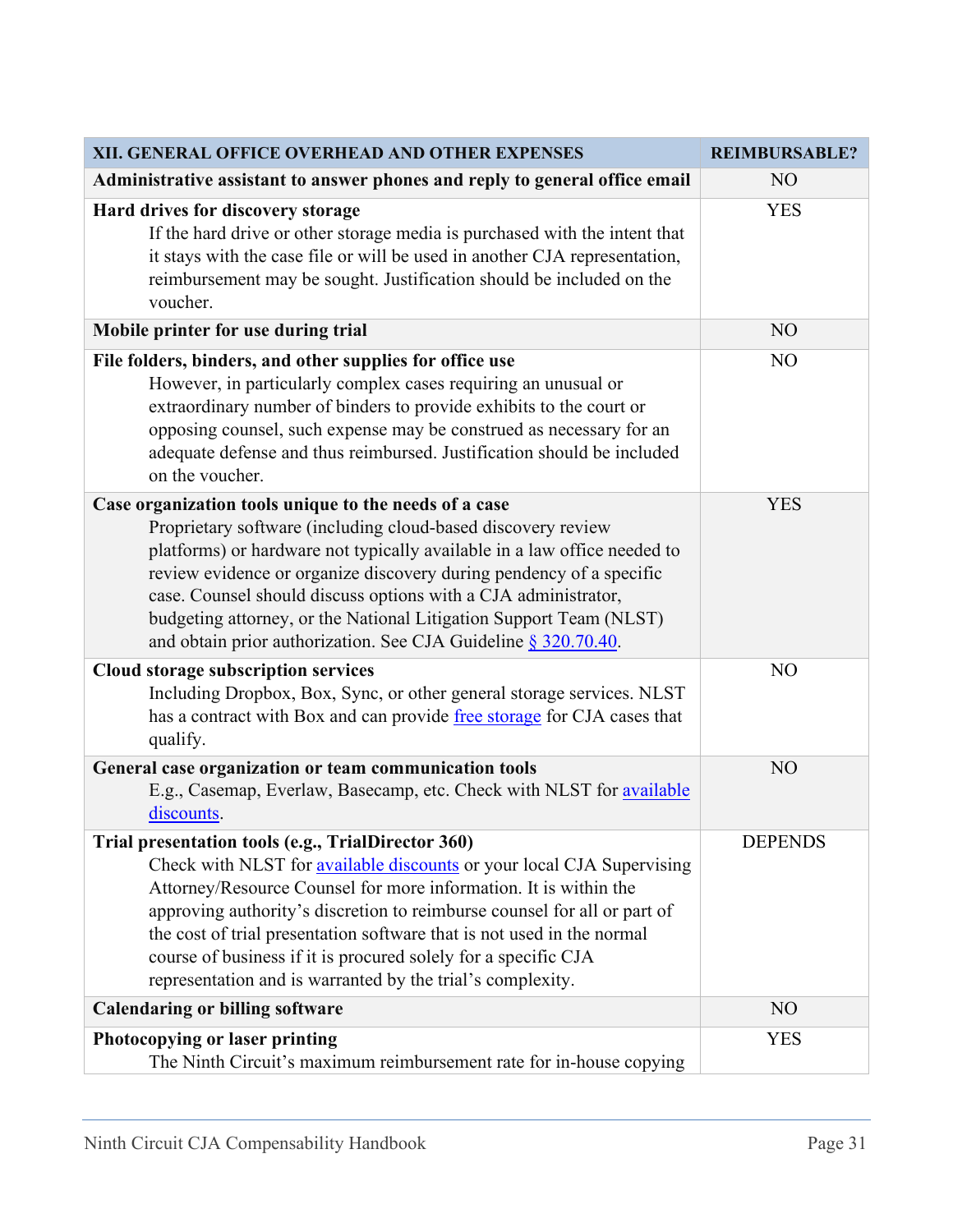| XII. GENERAL OFFICE OVERHEAD AND OTHER EXPENSES                                                                                                                                                                                                                                                                                                                                                                                                                                                      | <b>REIMBURSABLE?</b> |
|------------------------------------------------------------------------------------------------------------------------------------------------------------------------------------------------------------------------------------------------------------------------------------------------------------------------------------------------------------------------------------------------------------------------------------------------------------------------------------------------------|----------------------|
| or printing is 15 cents per page for black and white and 25 cents per<br>page for color. District reimbursement rates may be lower.                                                                                                                                                                                                                                                                                                                                                                  |                      |
| Scanning and OCR services by third-party vendors<br>Third-party vendors may charge an hourly rate or per page fee. Check<br>with your CJA administrator as reimbursement rates vary depending on<br>the quality and form of the documents. (See Section VI for<br>compensability of attorney and service provider time for these tasks.)                                                                                                                                                             | <b>YES</b>           |
| <b>U.S. Postal fees</b>                                                                                                                                                                                                                                                                                                                                                                                                                                                                              | <b>YES</b>           |
| Premium delivery services<br>Use of couriers, messengers, and other premium delivery services (other<br>than standard delivery) is discouraged absent a genuine necessity for the<br>service. Explanations and receipts are required.                                                                                                                                                                                                                                                                | <b>DEPENDS</b>       |
| Physical storage of paper materials<br>Storage of hard-copy case files is typically office overhead. However,<br>for an extraordinarily large volume of materials for which counsel lacks<br>adequate space and for which physical storage is necessary for the<br>representation, such expense may rise to the level of "other services<br>necessary for an adequate defense" under 18 U.S.C. § 3006A(d)(1) and<br>may be reimbursed during the representation. Prior authorization is<br>required. | <b>DEPENDS</b>       |
| <b>Collect calls from client</b><br>While it may be more cost efficient to deposit money into a detained<br>client's account to facilitate attorney-client communications, such funds<br>are akin to services of a personal nature and are not reimbursable under<br>the CJA. Only reasonably documented actual expenses may be<br>reimbursed.                                                                                                                                                       | <b>YES</b>           |
| Communication with detained client on fee-based platforms<br>Fees paid to detention center vendors for calls, emails, or video visits<br>with a detained client are reimbursable if they can be reliably linked to a<br>particular client/representation.                                                                                                                                                                                                                                            | <b>YES</b>           |
| Video or audio-conferencing tools                                                                                                                                                                                                                                                                                                                                                                                                                                                                    | <b>DEPENDS</b>       |
| Subscriptions to common audio or video services (e.g., Zoom, Skype,<br>GoToMeeting, etc.) are considered overhead unless being employed<br>solely for a specific representation and not general use. Any<br>videoconference expense claimed on a voucher should explain why the<br>service is not general office overhead.                                                                                                                                                                           |                      |
| Equipment for in-custody client to review discovery<br>Consult with a CJA administrator as prior authorization is required for<br>the purchase of laptops, tablets, or audio devices.                                                                                                                                                                                                                                                                                                                | <b>DEPENDS</b>       |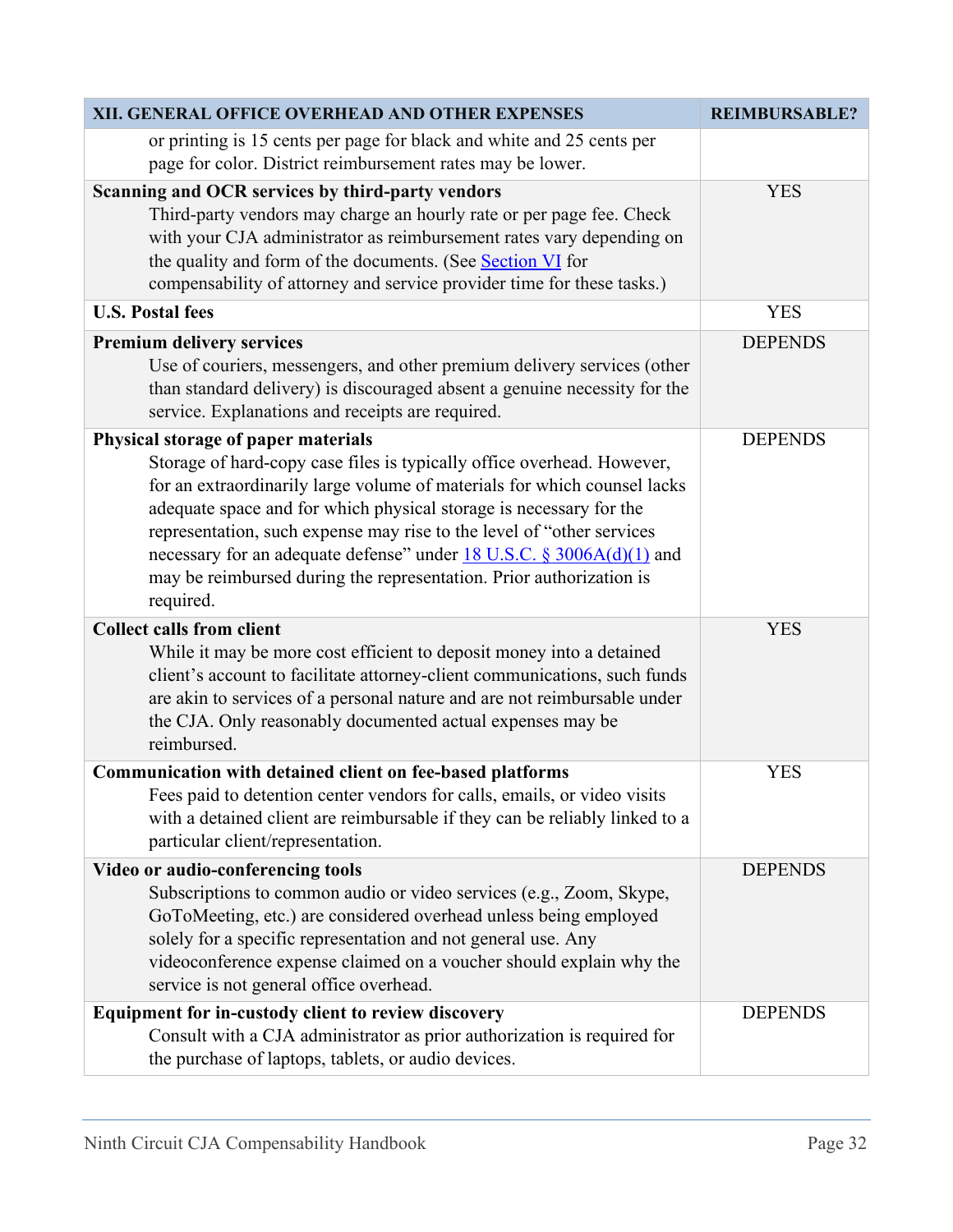| XII. GENERAL OFFICE OVERHEAD AND OTHER EXPENSES                                                                                                                                                                                                                                                                                                                                                                                                                                                                                                                                                                                                                                                                               | <b>REIMBURSABLE?</b> |
|-------------------------------------------------------------------------------------------------------------------------------------------------------------------------------------------------------------------------------------------------------------------------------------------------------------------------------------------------------------------------------------------------------------------------------------------------------------------------------------------------------------------------------------------------------------------------------------------------------------------------------------------------------------------------------------------------------------------------------|----------------------|
| Expenses reasonably incurred in defending actions alleging malpractice in<br>representational services under the CJA<br>Reimbursable expenses include the cost of transcripts, witness fees and<br>costs, and retained attorney fees. CJA Guideline $\S$ 230.63.60. The total<br>reimbursement must not exceed the deductible amount of counsel's<br>professional liability insurance policy or \$5,000, whichever is less, and<br>should be claimed as an expense on Form CJA-20/30. These expenses<br>are not reimbursable if a judgment of malpractice is rendered against the<br>attorney. As with § 2255 proceedings, compensation for representing<br>oneself in defending malpractice allegations is not reimbursable. | <b>YES</b>           |
| Computer-assisted legal research (CALR) services<br>Panel attorneys are expected to have access to online legal research<br>tools (e.g., Lexis, Westlaw) and should utilize the most cost-efficient<br>pricing plan available. The CJA Guidelines provide that CALR services<br>may be reimbursed if the amount is reasonable, although reimbursement<br>policies may vary between districts. If submitting a claim for<br>reimbursement, counsel must attach a copy of the bill, along with (1) an<br>explanation of the precise basis for the charge, and (2) a statement of<br>justification if the expense exceeds \$200 during a one-month period.                                                                       | <b>YES</b>           |
| <b>Transcripts of federal proceedings</b><br>Counsel should not pay out of pocket for transcripts. Rather, transcripts<br>should be requested on CJA Form 24. Except during trial, expedited or<br>daily copy is discouraged. Any requests for expedited or daily copy<br>must be justified and pre-approved by the court.                                                                                                                                                                                                                                                                                                                                                                                                    | NO                   |
| <b>PACER</b> fees<br>Attorneys and service providers should apply for a no-fee account and<br>may contact the PACER Service Center in San Antonio at 1-800-676-<br>6856 for more information. Service providers may require<br>documentation from a CJA administrator explaining their role and<br>eligibility for the CJA exemption and should register at this link for a<br>"case search only" account:<br>https://pacer.psc.uscourts.gov/pscof/registration.jsf<br>Additional information:<br>https://www.pacer.gov/ecfcbt/cso/PACER Job Aids/Activating CJA P<br>rivileges.pdf<br>https://www.pacer.gov/ecfcbt/cso/PACER Job Aids/CJA instructions.<br>pdf                                                               | N <sub>O</sub>       |